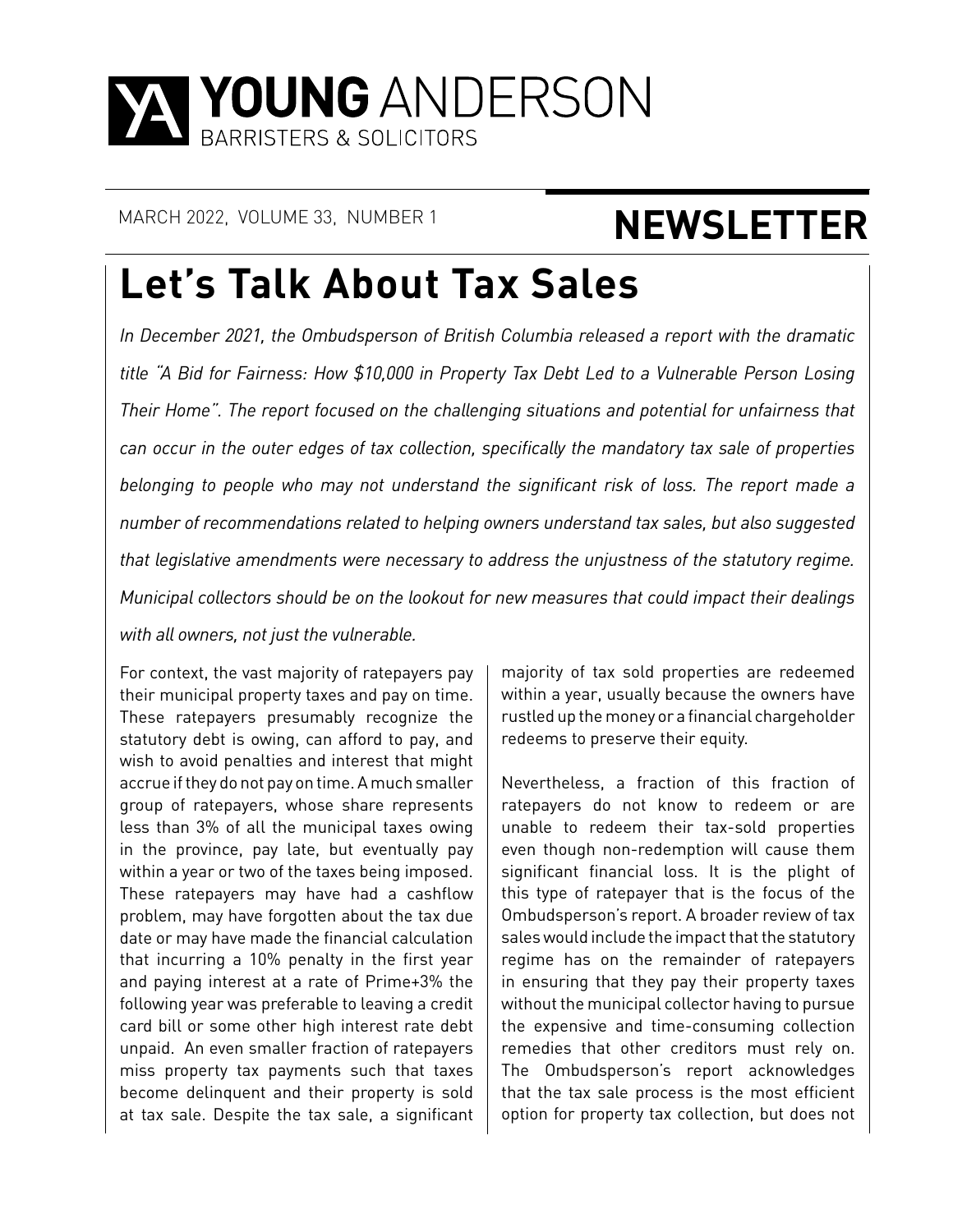make clear that this statutory process is in fact mandatory for delinquent property taxes which have not been otherwise collected – meaning that municipalities cannot choose not to impose this process on its ratepayers in order to avoid the identified unjust results, many of which are aspects of the statutory scheme itself.

The Ombudsperson's report considered the unfortunate situation of a property owner in Penticton who fell behind on her property taxes despite having the funds to pay them. This resulted in her property being sold at tax sale and going unredeemed—one of just three nonredemptions in the municipality in the last 32 years. Very unfortunately, the property owner was evicted from the property and the surplus payable to her was less than half the equity that she had held in her home.

The Ombudsperson's report was critical of the content of the various notices sent to the property owner, finding that many notices should have more clearly communicated the risk of loss of the property if taxes are not paid. Specific recommendations included providing an estimate of the upset price, and express notification that the starting bid for the property at tax sale would be that upset price amount. The Ombudsperson was also critical of minor errors in the letters sent to the owner. While it is not clear that these errors had any impact on the sale in questions, the report emphasizes

the importance of updating municipal template notification letters each year to ensure that the correct and current section of the *Local Government Ac*t is referenced, and the applicable deadlines are properly stated. Calculation of redemption deadlines in the tax sale process can be complicated and collectors may wish to consult legal counsel to confirm their interpretation of the annual statutory deadlines if they have any doubts.

Ratepayers across the province no doubt have a diversity of understandings of how property taxes work, and it would clearly be a benefit to them—and to efficient tax collection generally if everyone understood the significant consequences if property taxes go unpaid. The Ombudsperson's report noted that the health concerns of the property owner "made it hard for her to understand the tax notices sent to her home, and to respond appropriately". Collectors should also be mindful of the possibility that an owner who is not paying property taxes might lack the capacity to understand property taxes and tax sales and that the Public Guardian and Trustee may need to be involved.

The Ombudsperson suggested that this particular property owner be fairly compensated, and also made a number of recommendations of more general application. These include suggestions that the Ministry of Municipal Affairs develop plain language

The **YOUNG** ANDERSON NEWSLETTER is published as a service for the clients of **YOUNG** ANDERSON. All rights reserved. No part of this newsletter may be reproduced without the express permission of the publishers. © Copyright 2022, **YOUNG** ANDERSON. Readers are advised to consult qualified counsel before acting on the information contained in this newsletter.

For additional copies of this newsletter or to be added to the mailing list, contact **YOUNG** ANDERSON:

#### WWW.YOUNGANDERSON.CA

1616 - 808 Nelson Street, Box 12147, Nelson Square, Vancouver, BC V6Z 2H2 tel: 604.689.7400 I fax: 604.689.3444 I toll free: 1.800.665.3540

#201 - 1456 St. Paul Street, Kelowna, BC V1Y 2E6 tel: 250.712.1130 I fax: 250.712.1180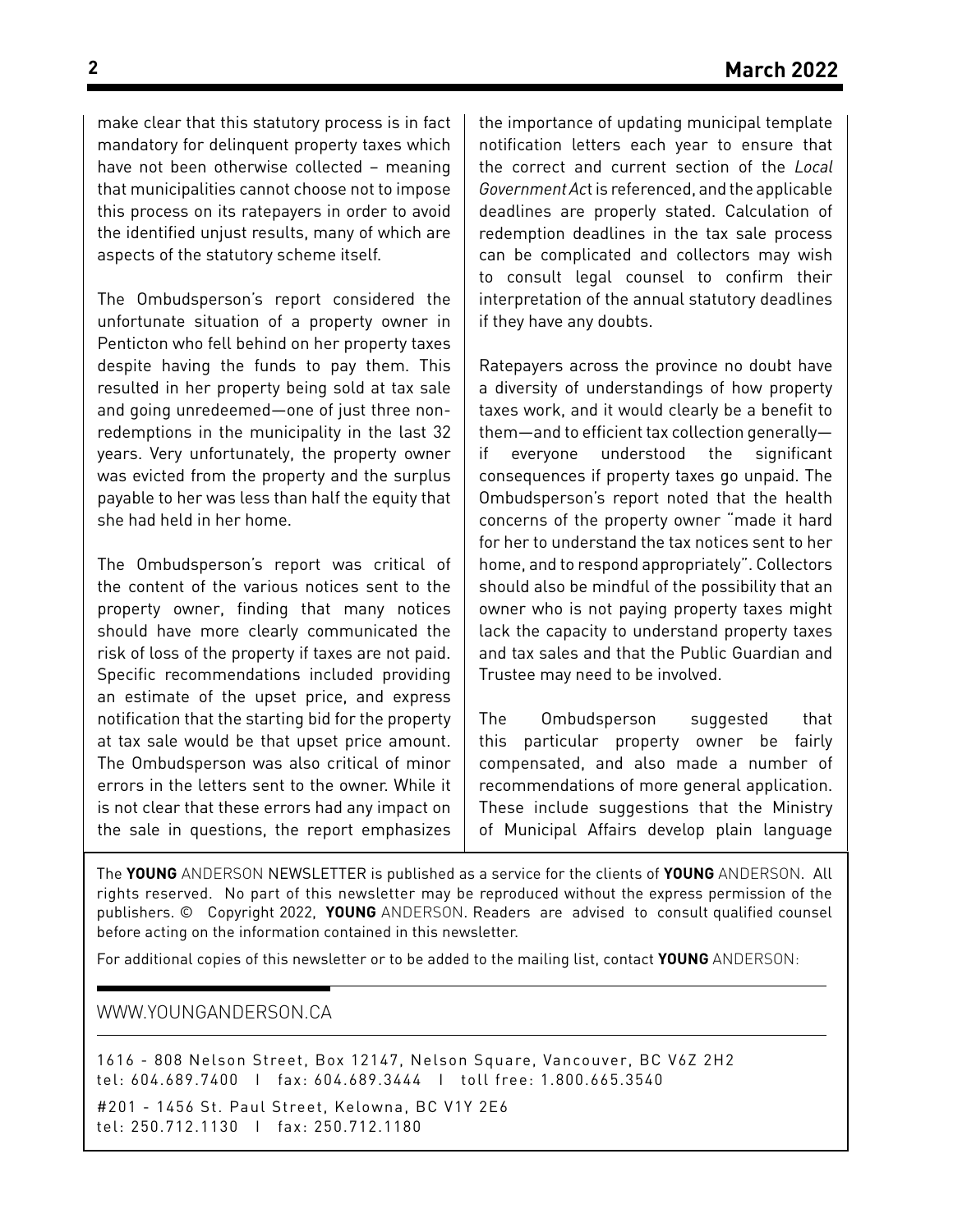template letters, develop guidelines for notifying property owners before a tax sale occurs and develop best practices for how to help protect vulnerable people involved in tax sales. The

Ombudsperson also recommended that the *Local Government Act* be amended to require personal service or registered mail delivery of notice of impending tax sale and, possibly, to set higher minimum bid prices.

Collectors might note that most people who are sent notice of an impending tax sale pay the delinquent

taxes, and that it is not clear whether sending registered mail to those vulnerable or hard-tolocate owners will have any significant impact on redemptions. Such a requirement would also oblige municipalities to obtain a court order for alternative service where personal service or registered mail delivery cannot be effected. This process is currently necessary in some cases for post-tax sale notification, and the need to attend court twice in respect of a single tax sale could markedly increase the financial burdens of the collector's administrative tasks in the tax sale process. However, if permission for alternative service of notices both before and after the tax sale could be obtained with a single court order in advance of the sale, this would alleviate some of the problems municipalities are currently faced with when attempting to obtain and carry out alternative service orders during the December holiday season after the tax sale when the courts and other service providers may have limited availability. Also, higher minimum bid prices will mean that redeeming owners will pay more in interest and the municipality will more often be the default purchaser.

An alternative suggestion that was not included in the Ombudsperson's report would be for legislative changes that would allow the Province to pay the property taxes on 'delinquent'

*The Ombudsperson also recommended that* 

*the* Local Government Act *be amended to require personal service or registered mail delivery of notice of* 

*impending tax sale and, possibly, to set higher* 

*minimum bid prices.* 

properties, with the Province's recovery of such amounts, plus interest, being secured by a special charge against the land with the highest priority. The Province's payment of delinquent taxes could be very similar to the payment of seniors' taxes under the *Land Tax Deferment Act*, but presumably with a much higher interest

rate to discourage opportunistic borrowing by ratepayers. This centralized and uniform regime could address many of the Ombudsperson's concerns, while also relieving hundreds of municipal collectors in BC of the challenges associated with giving appropriate notice to those relatively few ratepayers whose properties are sold at auction. The Province could also let its financial charge grow for many more years than a purchaser at tax sale who effectively lends to a redeeming owner for just one year. After that the Province could sell the property using a standard single Province-wide process, which might generate higher bids. Since the present statutory regime provides for over a hundred different tax sales to be conducted by municipalities, both big and small, there is great risk of variability. When it comes to tax sales, there is a lot to talk about.

*Michael Moll & Elizabeth Anderson*

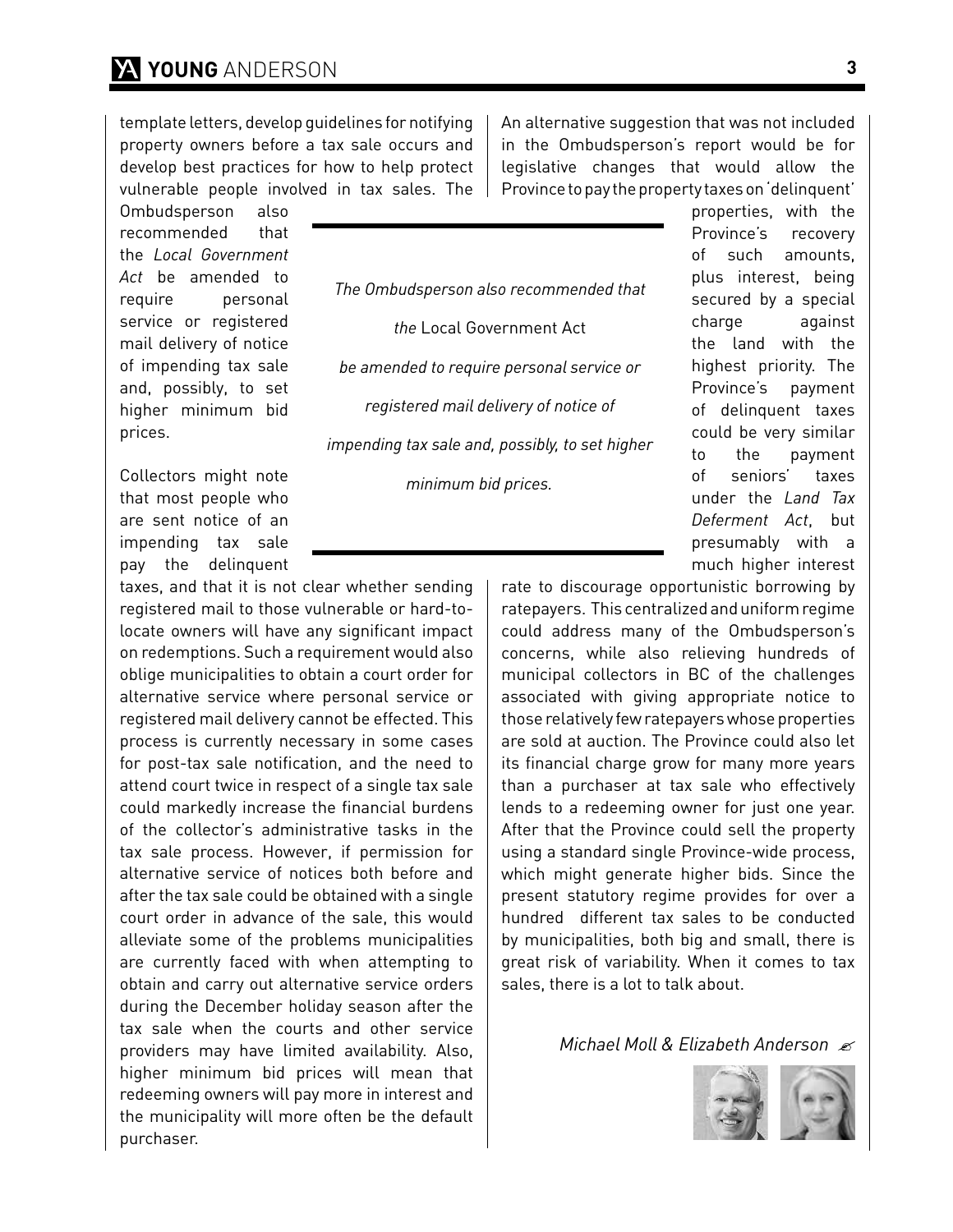### **YOUNG,** ANDERSON **is very pleased to announce that on January 1, 2022, Guy Patterson joined the firm's partnership.**



Guy joined the firm as an associate lawyer in March 2015. Over the past 8 years, he has been an invaluable resource both to the firm's clients and to the firm's other lawyers. Guy advises the firm's clients on all aspects of local government law. Being a registered professional planner and member of the Canadian Institute of Planners, with experience as a planner for local governments and non-profit organizations in British Columbia, uniquely qualifies Guy for his practice emphasis on planning, land use management, and subdivision matters. Having clerked at the British Columbia Supreme Court, Guy also enjoys the opportunity to advocate for the firm's clients before the courts.

Outside the office, Guy spends most of his time with his wife and their four children.

### **Recent Decisions on Employers' COVID-19 Vaccination Policies**

*A recent Ontario Labour Arbitration award was decided on the reasonableness of an employer's mandatory vaccine policy (*Bunge Hamilton Canada*, [2022] O.L.A.A. No. 15 (Herman)). The Arbitrator upheld the company's vaccination policy, finding it reasonable given federal requirements and the balancing of health and safety considerations.*

The Union filed a grievance against the vaccination policy issued by Bunge Canada, an Ontario oilseed company (the "Company") on the basis that it violated the privacy rights of employees. The Company's operations included facilities on land leased from the Hamilton Oshawa Port Authority ("HOPA"), a federally-regulated organization. Transport Canada established a requirement, effective as of October 31, 2021, that all employees of companies located on federal port lands must be fully vaccinated by January 24, 2022. HOPA subsequently issued a vaccination policy for its contractors and tenants which reaffirmed that requirement.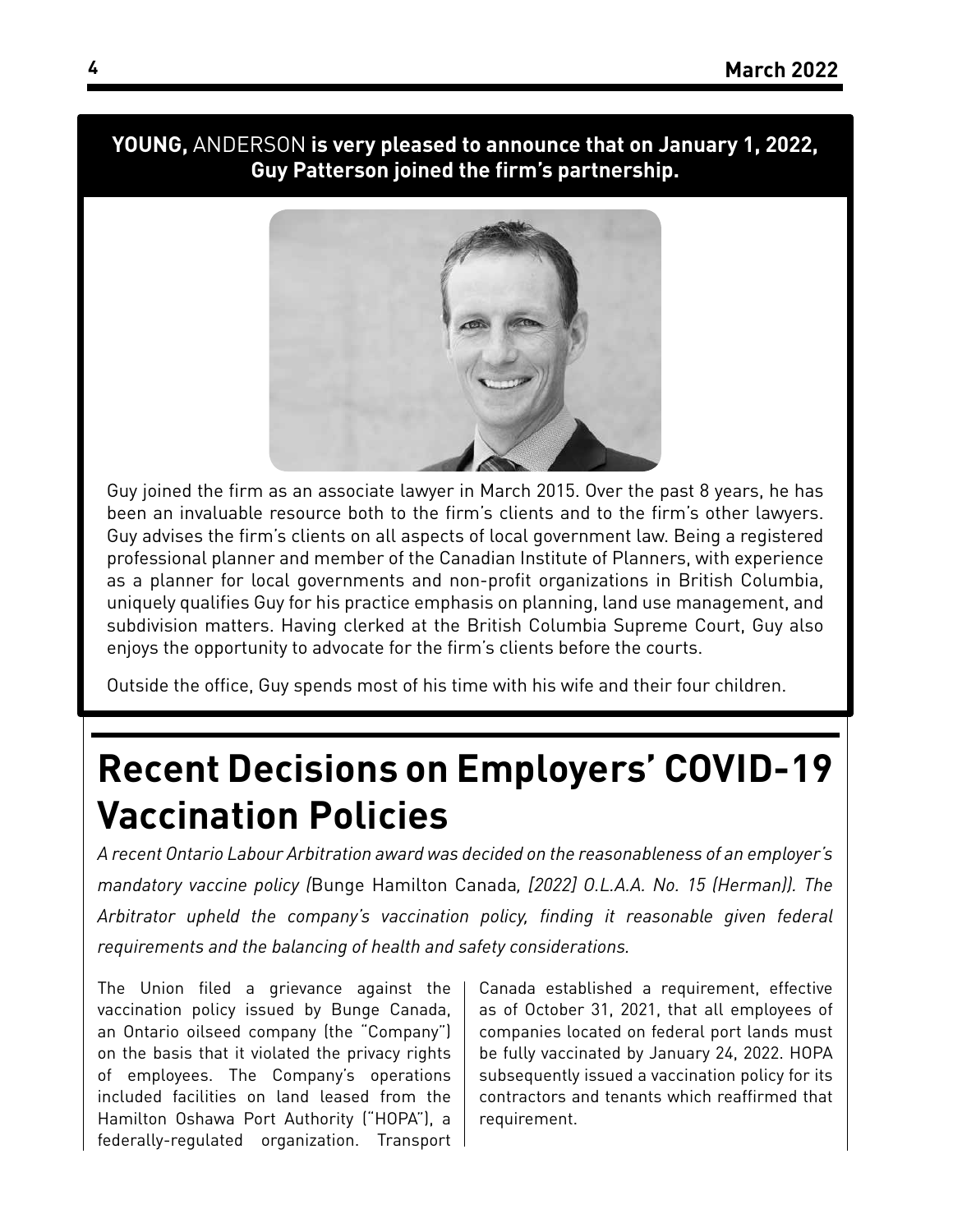In response, the Company implemented its own vaccination policy (the "Policy"), which required its employees, both at the port facilities and elsewhere, to be fully vaccinated in line with the federal timeline. Employees that did not comply with the Policy would not be allowed on-site and would be placed on unpaid leave until they provided proof of full vaccination status. The Policy also contained a medical and religion/creed exemption application process.

The Union argued that the Policy should only apply to the property on HOPA land, not to all operations of the Company. The Union also argued that the Policy was an intrusion into employees' private personal health information. The Company argued that the Policy must apply to all its facilities, as they are integrated in their operations, and isolating unvaccinated employees in select facilities would be impractical, and result in breaches of the seniority and job posting provisions of the collective agreement. The Company also argued that vaccine status is not private medical information protected by law.

The Arbitrator decided in favour of the Company, finding that the Policy was reasonable. The Arbitrator found that regardless of whether HOPA's policy applied to all of the company's facilities, their operations were integrated to such a degree that it was reasonable that the Policy apply to all facilities. The Arbitrator also found that both the requirement to disclose vaccine status and the requirement for employees to be fully vaccinated or be placed on unpaid leave were reasonable. In order to comply with the HOPA policy and continue to operate its business, the Company was required to put the Policy in place. The Arbitrator also gave weight to the necessity of such a policy given the ongoing health and safety risks posed by the COVID-19 pandemic.

The Union also raised concern over references in the Policy to possible discipline or termination in the event that the Policy was not complied with, or employees submitted falsified reports.

The Arbitrator found that these concerns did not undercut the validity of the Policy, as discipline or termination were merely possibilities. In the event these possibilities were realized and the Union had concerns, future grievances could be filed.

While a decision on the merits of an employer's vaccination policy has not yet been issued in BC, a recent arbitration considered an application by several unions for an interim stay of the implementation of an employer vaccine policy. An interim decision was issued in *Richmond (City)*, [2022] B.C.C.A.A.A. No. 3 (Noonan). In *Richmond*, the unions sought an interim stay of the implementation of the City's vaccine policy, pending the resolution of several grievances filed in relation to it. The unions argued that the safety measures the City had put in place prior to the vaccine policy had been largely effective in mitigating the risk of transmissions in the workplace, making the policy unnecessary. They also suggested introducing rapid testing requirements for unvaccinated members in the interim period.

The Arbitrator in *Richmond* did not order a stay of the City's vaccination policy. The Arbitrator found that the health and safety risks posed by denying the implementation of the policy during the interim period outweighed any intrusion into privacy and bodily integrity rights of employees who were noncompliant with the policy. The Arbitrator noted that this decision did not involve an analysis of the merits of the Union's grievances.

While these decisions are important, arbitrators will assess the merits of a mandatory vaccine policy based on the particular circumstances of each employer and the specific policy. We will continue to provide updates as the law develops with respect to mandatory vaccine policies and are available to assist local governments who want to consider implementing these policies.

*James Barth & Carolyn MacEachern*

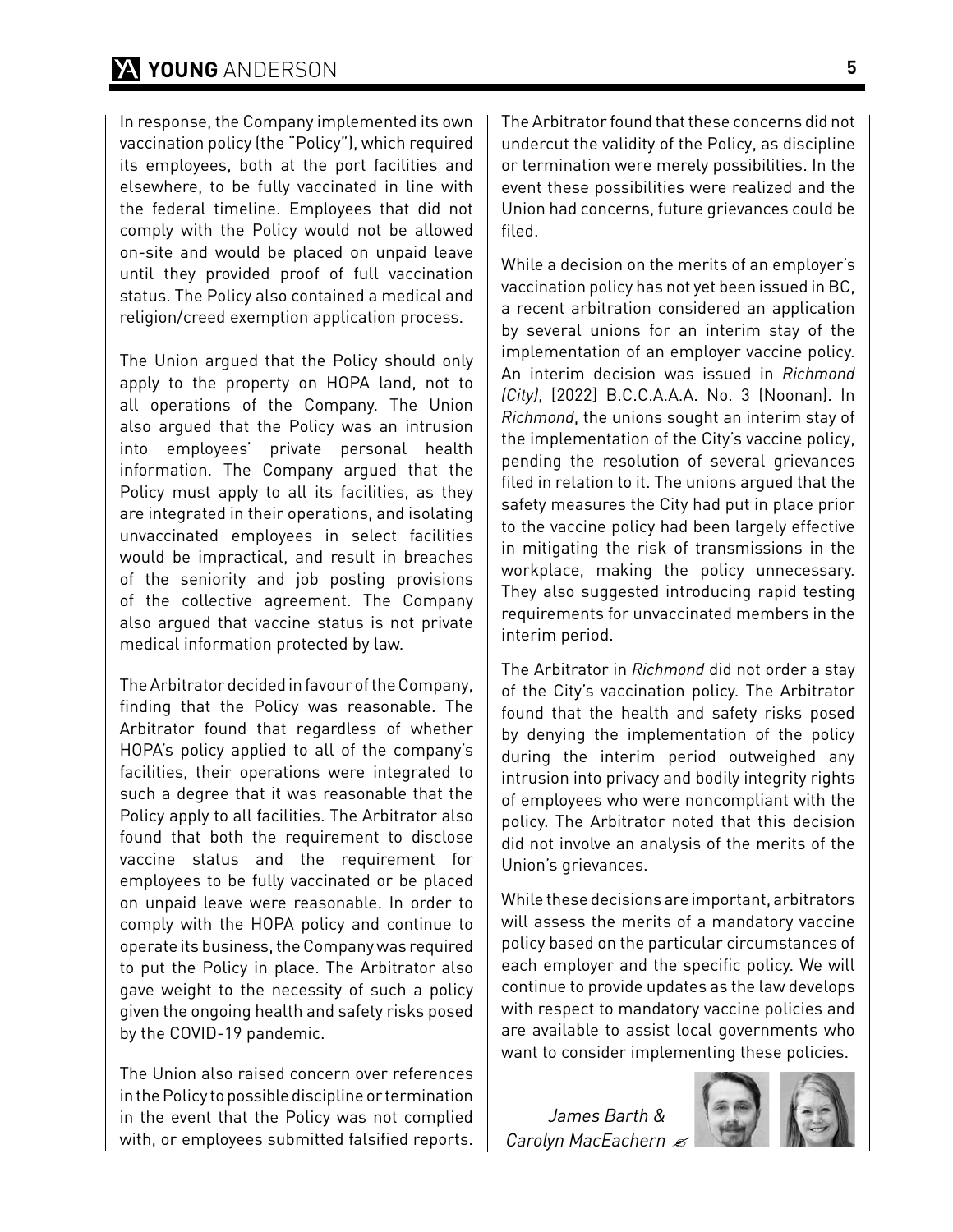### **Worth the Effort? Requiring "Best", "Reasonable", and "Commercial" Efforts under Contract**

*If you were to sign a contract that required you to use your "commercially reasonable best efforts" to fulfill an obligation, exactly what would you be signing up for? This is the question the BC Court of Appeal recently considered in the decision* Sutter Hill Management Corp. v Mpire Capital Corp, 2022 BCCA 13*. At first blush, the phrase "commercially reasonable best efforts" may sound like word salad or, as the lower court suggested, "the victim of over-drafting". However, when viewed in light of previous decisions of the courts, the phrase is a specific standard of accepted contractual obligation, built off of three pre-existing and interlocking standards. These are to use one's "best", "reasonable", and "commercially reasonable" efforts to fulfill a contractual duty. But what exactly do each of these standards require, and how is this new phrase distinct?*

### **1. Best and Reasonable Efforts:**

The principles for distinguishing between "best efforts" and "reasonable efforts" are set out in the case *Atmospheric Diving Systems Inc v International Hard Suits Inc.* (1994), 89 BCLR (2d) 356 (SC). The dispute in *Atmospheric Diving Systems* centred around a purchase and sale agreement for two "Newtsuits", a new form of deep-sea diving suit. The contract included a clause specifying that, at the purchaser's request, the vendor would use its "best efforts" to find a new purchaser for the resale of the suit, as well as its "best efforts" in obtaining full purchase price for said resale. After the initial sale of the suits, the purchaser was unable to find potential customers interested in leasing the suits as they had intended, and decided to invoke the resale clause. The purchaser and vendor began taking steps to sell the suits to another prospective customer. However, this process was hampered by a number of the vendor's actions, such as not responding to the seller's requests for information in a timely or thorough fashion; not discussing the resale offer price with the purchaser; and not disclosing the discounted resale price resulting from a negotiated package deal. After attempts to resolve these matters were unsuccessful, the purchaser eventually resold the suits for a higher price than the vendor had negotiated.

To determine whether the vendor had fulfilled their contractual duty to use its best efforts, the court first had to establish what the "best efforts" standard required. After reviewing existing case law on the subject, the court set out seven principles defining "best efforts", paraphrased here for clarity. The court found that the "best efforts" standard:

- 1. Imposes a higher obligation than a "reasonable effort".
- 2. Means taking all reasonable steps to achieve the objective, leaving no stone unturned in the process.
- 3. Includes doing everything usual, necessary and proper for ensuring the success of the endeavour.
- 4. Is not boundless, and must be understood in light of the contract's language, parties, and purpose.
- 5. Is subject to obligations of honesty and fair dealing, but doesn't require proving that the defendant acted in bad faith.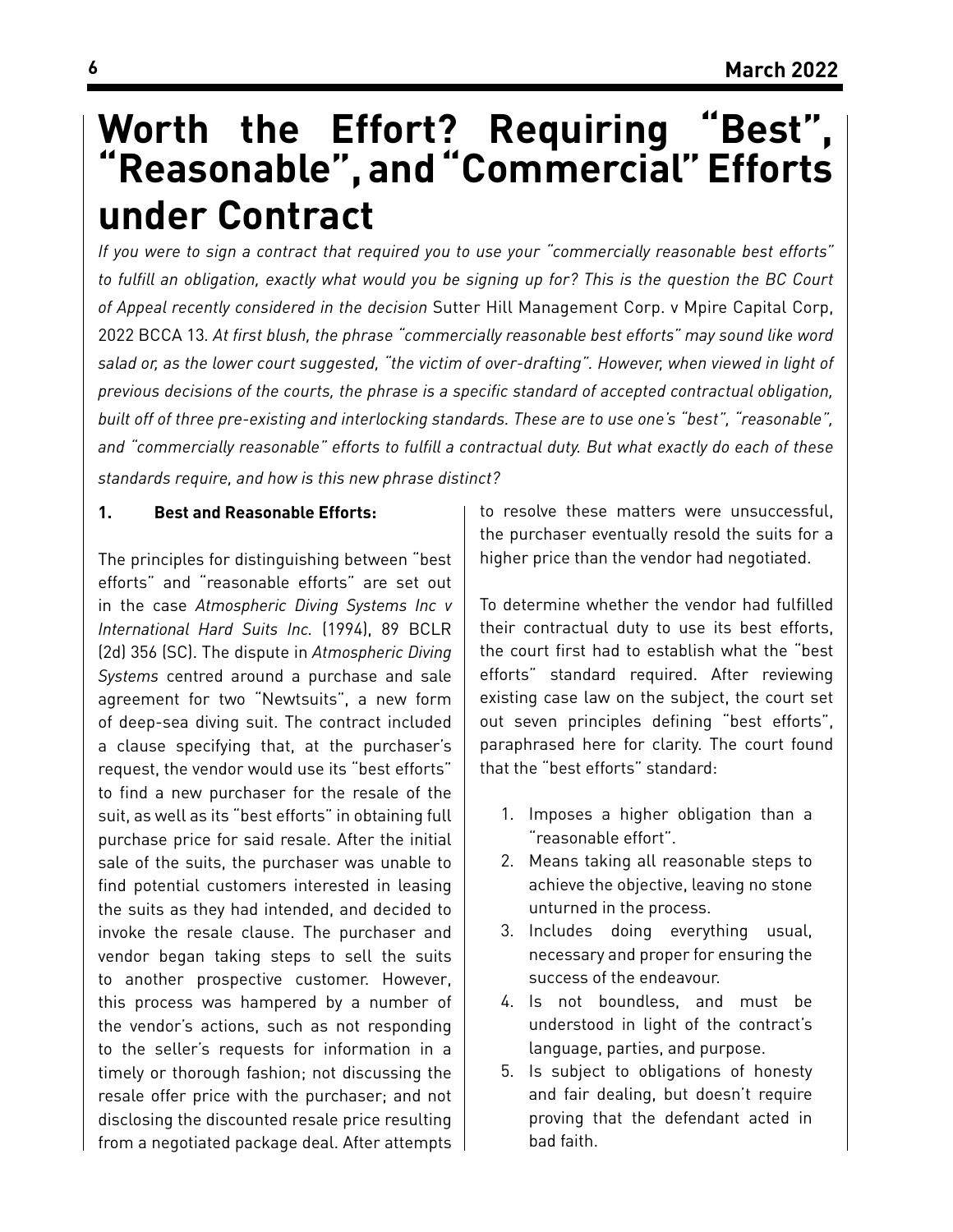- 6. Can have reduced damages if failure was inevitable, but inevitable failure does not excuse the defendant from their duty to use best efforts.
- 7. Can be shown not to have been met if evidence indicates the defendant could have satisfied the "best efforts" test had they acted diligently.

Considering the facts in light of these principles, the court held that the vendor had not used its best efforts to resell the suits. While the vendor had taken some steps, the court viewed these as merely "[going] through the motions of offering the plaintiff's suits to its next available customer", a far cry from leaving no stone unturned.

So what does it take to "leave no stone unturned"? An example can be found in the recent case *Stewart v Stewart*, [2021] B.C.J. No. 1366. The parties in *Stewart* were required by a court order to use their best efforts to negotiate and conclude several transactions in order to broker a settlement agreement. The plaintiff alleged that the defendants had not used their best efforts to pursue the wind-up of certain companies, and that generally "the defendants have not used their best efforts to press forward the timetable to implement the settlement agreement".

The court applied the *Atmospheric Diving Systems* principles, providing a helpful summary of the standard, which requires:

… best efforts, not second-best efforts. The element of reasonableness is judged objectively. The fact that the failure was inevitable does not excuse a party from the obligation to use best efforts. The onus to show that failure was inevitable rests on the respondent.

The court found that the defendants had

exercised their best efforts. Evidence indicated that assets from the company were sold as soon as possible, and the plaintiff was informed of each step of each sale in a timely fashion. Any delays to the winding-up related to lawsuits and contract disputes that were outside the defendants' control.

If "best efforts" require leaving no stone unturned, then what do "reasonable efforts" require? As the *Atmospheric Diving Systems* principles suggest, it is often defined in opposition to "best efforts" – it requires taking sensible steps towards fulfilling one's requirement, but does not require taking all possible steps. *Bank of Montreal v Tomyn* (1989), 73 SaskR 126 (QB), notes that what constitutes a reasonable effort must be determined "with regard to the means and ability [the obliged party] had to meet the obligation in question, along with other legitimate obligations required to be met at the same time and the need to live in health at the same time". Even more so than "best efforts", the sufficiency of "reasonable efforts" depends on the unique facts and context of the particular parties and contract.

#### **2. Commercially Reasonable Efforts:**

A close relative to the "reasonable efforts" standard is the "commercially reasonable efforts" standard. This standard also requires sensible steps, not all possible steps, but with the further gloss that whether a step is sensible will be considered from a business perspective. A foundational interpretation of "commercially reasonable efforts" can be found in the Ontario Court of Justice case *364511 Ontario Ltd. v Darena Holdings Ltd.*, [1998] O.J. No. 603, which states that:

Reasonable implies sound judgment, a sensible view, a view that is not absurd. Commercial means having profit or financial gain as opposed to loss as a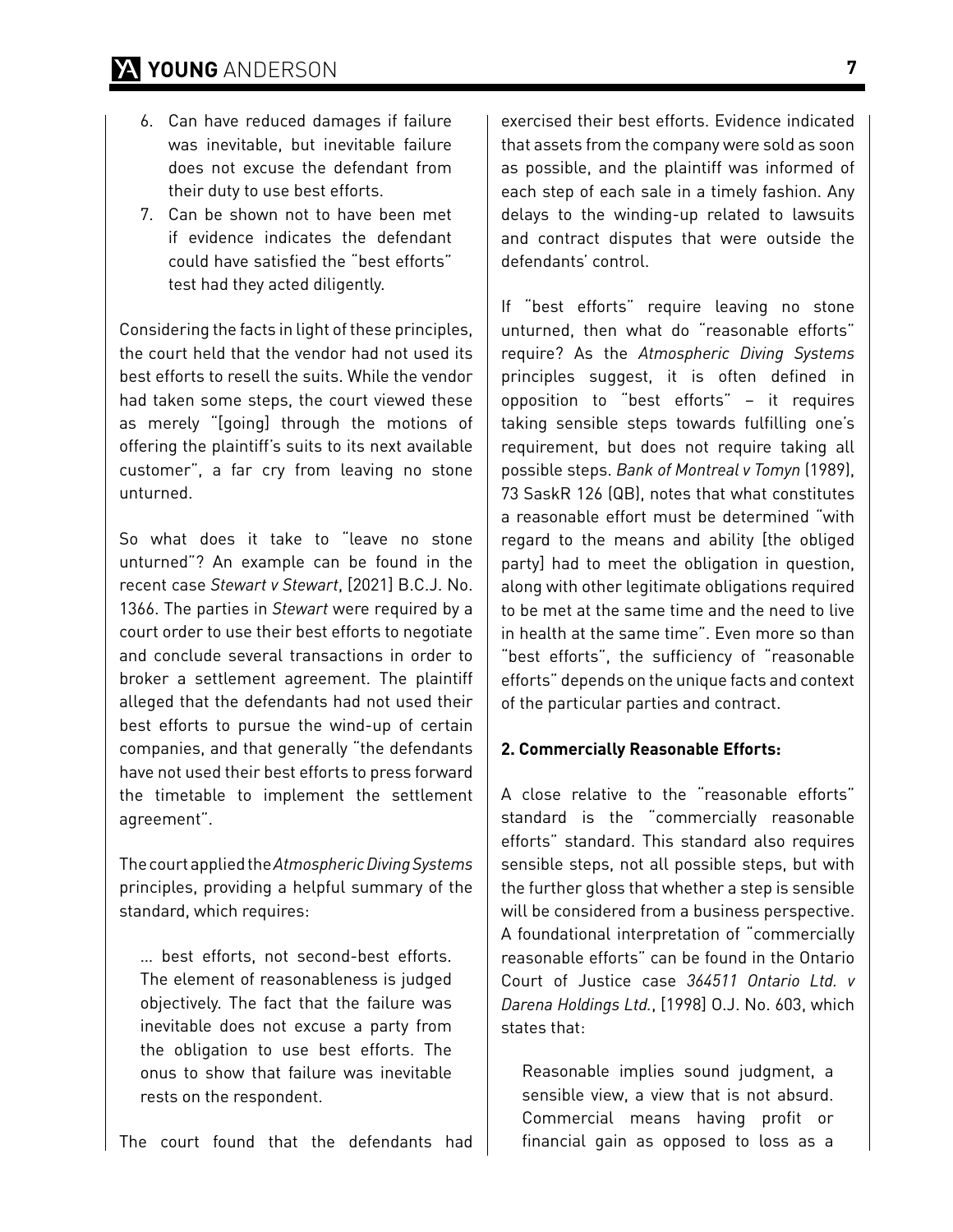primary aim or object. These words impose a standard of reasonable commercial efforts, not one of the best efforts or bona fide efforts.

The "commercially reasonable efforts" standard was addressed in British Columbia in *Nelson v 535945 British Columbia Ltd.*, 2007 BCSC 1544. *Nelson* dealt with the purchase and sale of two apartment buildings in the City of North Vancouver. The buildings were sold with the intent to develop densified rental and market housing, which would require an amendment to both the City's zoning bylaw and OCP. The contract required that the purchaser use "all reasonable commercial efforts" to achieve the highest overall project density through rezoning by the closing date. The purchaser met with City planning officials and presented their redevelopment plan, and were given strong indications that the City would not support amendments to the OCP or zoning bylaw for the building site. As a result, the purchaser decided not to proceed with a formal application to council.

The court found that the purchaser had fulfilled its obligation to exercise all reasonable commercial efforts to have the apartments rezoned. In considering whether the purchaser had exercised "reasonable commercial efforts", the court noted that the standard in this case did not require the purchaser to:

… make all possible efforts. They were not required to make all efforts short of those that would be doomed to certain failure. The standard of reasonable commercial efforts allowed them to make reasonable business decisions in which they would weigh the cost of proceeding beyond the first stage of discussions with City planning staff against the cost of preparing a formal application to City Council.

Evidence indicated that the political climate surrounding density and development in the City was contentious. A recent application for similar rezoning that had already passed third reading had been subject to strong public opposition, and Council decided to rescind third reading. The court held that the purchaser's decision to not invest funds into an application to Council was commercially reasonable, as the chance of such an application's success was exceedingly low.

#### **3. Commercially Reasonable Best Efforts:**

What are we to make of the phrase "commercially reasonable best efforts" then, given that it seems to contain several different standards nested together? The phrase has appeared in passing in previous court decisions, but has not been interpreted until the recent case of *Sutter Hill Management Corp. v Mpire Capital Corp*.

The decision in *Sutter Hill Management*  concerned the purchase and sale of a care home. The contract required that the purchaser obtain all relevant licences and funding agreements from the Fraser Health Authority. An additional clause stipulated that the purchaser had to "use commercially reasonable best efforts" to fulfill this obligation as soon as possible. The purchaser took a number of steps towards obtaining the necessary licences and agreements. However, a lengthy delay occurred due to miscommunication between the purchaser and their solicitor, and the solicitor's lack of relevant expertise. The delay was eventually resolved, but it was too little too late, and the deal eventually fell through.

The trial judge held that the purchaser had fulfilled their contractual obligations, finding that they were not responsible for the delays. This was due largely to the trial judge's interpretation of the phrase "commercially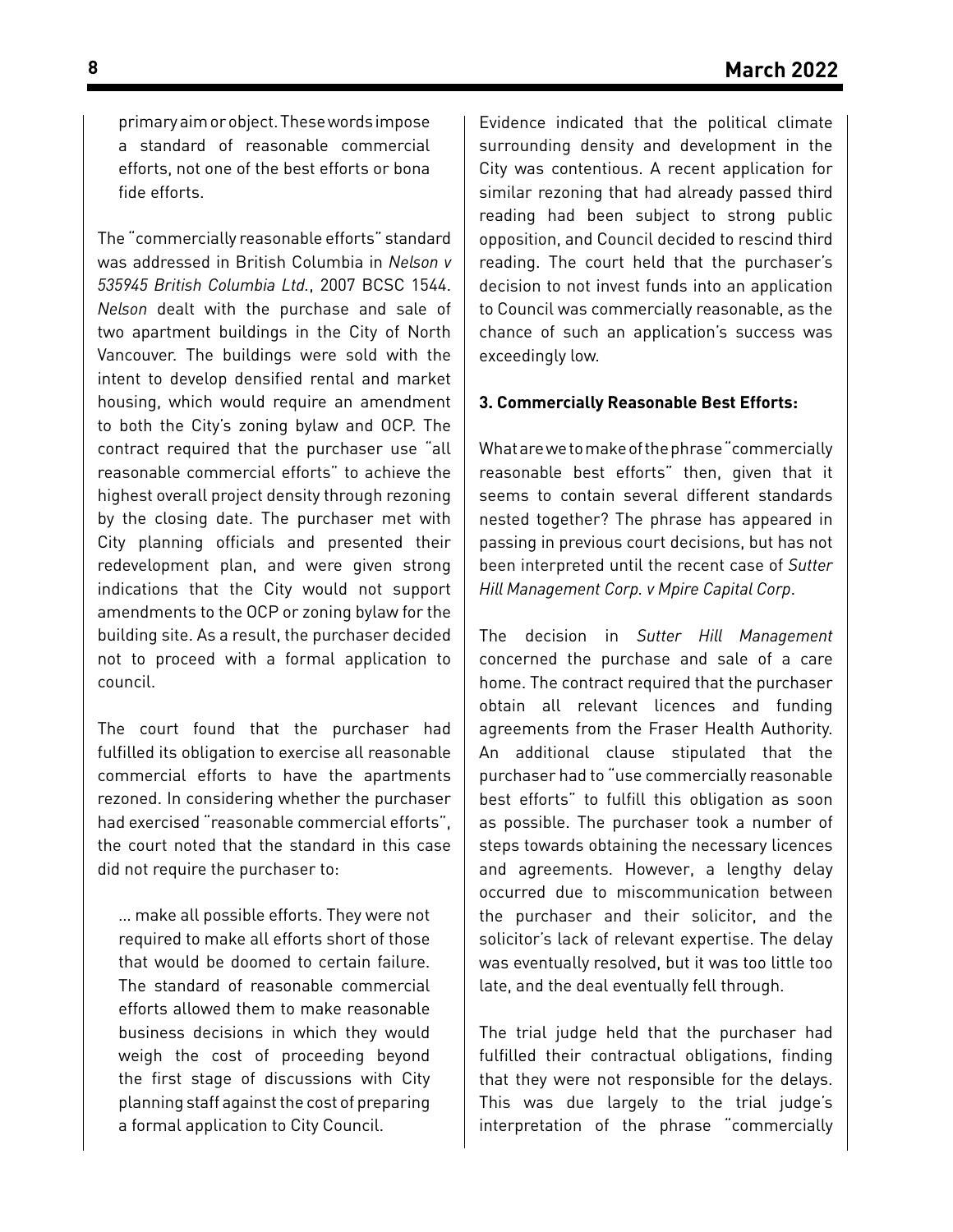### **YOUNG** ANDERSON **9**

reasonable best efforts". The trial judge was of the view that the phrase could not be interpreted in a way that incorporated the meanings of both "best" and "reasonable", finding instead that "'best' does not add anything significant to the phrase 'commercially reasonable best efforts'; an effort is either commercially reasonable or it is not".

This interpretation was not accepted by the Court of Appeal. The court found the phrase created a standard midway between "commercially reasonable" and "best". It requires the exhaustive nature of leaving no stone unturned as required by "best efforts", but with the added proviso that this excludes commercially unreasonable steps. As applied to the specific facts of the case:

… the parties intended that the purchaser would do everything it reasonably could to obtain the necessary approvals as soon as possible, excepting only such steps as would be commercially unreasonable.

In light of this rearticulated standard, the court found the purchaser had not exercised "commercially reasonable best efforts". Strict timelines were becoming increasingly crucial as the deal progressed, and the purchaser failed to take any steps to address a significant delay when it occurred. The purchaser had argued that they should not be held responsible, as this delay was caused by their solicitor's inaction. The court however found that the standard imposed on the purchaser required them to actively take steps to resolve that inaction during the several weeks of delay.

#### **4. Takeaways:**

As the case law demonstrates, a seemingly minor change in the wording around contractual efforts can make a world of difference in what

is required of the parties. When reviewing your obligations under a potential contract, it is important to consider what lengths you are willing to go to in order to fulfill a certain provision. Agreeing to exercise your "best efforts" may commit you to taking many steps that would not be required under a "reasonable" or "commercially reasonable" standard. When in the drafter's seat, it is important to remember that every word in a contract will have weight and meaning. As seen in *Sutter Hill Management*, using a phrase like "commercially reasonable best efforts" is not merely additive of all the pre-existing standards, but rather provides for a specific pinpoint standard resting between "best" and "commercially reasonable" efforts.

It is also important to remember that each standard, in differing ways, accounts for the unique context and circumstances of the parties, the contract, and the contract's purpose. Steps that are sufficient in one context may not be so in another. When party to these kinds of provisions, local governments' unique position will be considered, but it is not the sole determinative factor. While local governments' public interest duties to the general populace will be given weight, a local government is not inherently fettering its discretion if it agrees to exercise "best efforts" to fulfill a contractual obligation (see for example the Alberta case *Wentworth Developments Inc v Calgary (City)*, 1998 ABQB 158). As much as any contracting party, local governments must be prudent and mindful of what exactly they are signing up for when they agree to exercise best, reasonable, or commercial efforts of any variety.

#### *James Barth & Kathleen Higgins*

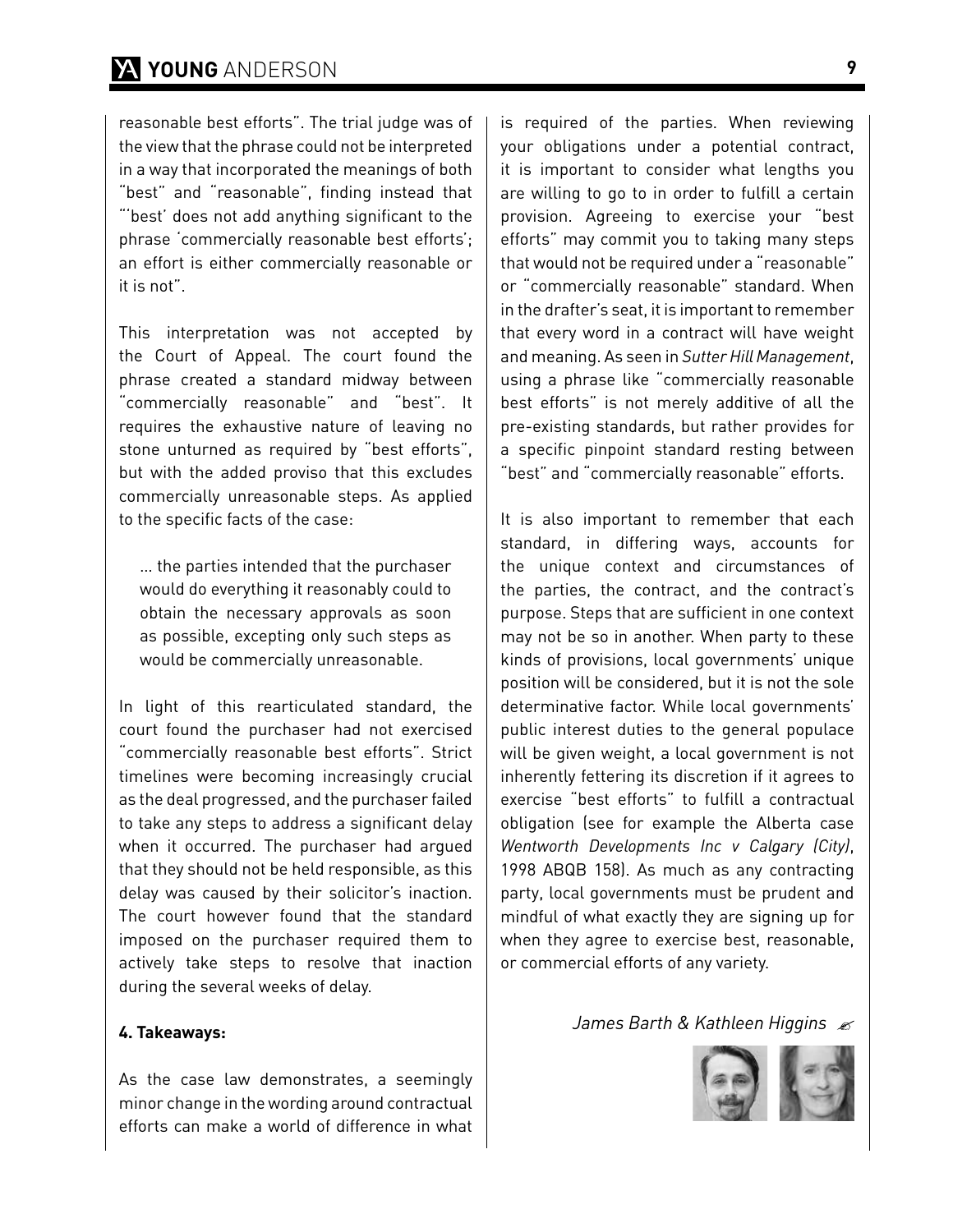### **Can Societies Challenge Municipal Decisions? Guidance from Recent Caselaw**

*Pursuant to sections 425 and 623 of the* Local Government Act ("LGA")*, electors have the right to apply to the Supreme Court of British Columbia to challenge a bylaw, resolution or order passed by a municipal council or regional board. However, they must do so quickly, as sections 425 and 623 require that notice generally be served not more than one month after the adoption of the bylaw or other instrument, and that the application be heard within two months of its adoption. The time limit for challenging a regional district security issuing bylaw under section 425(2) is even tighter. In that case, notice of the application must be served not more than 10 days after adoption of the bylaw. Where electors have failed to meet these strict criteria, they can file a judicial review, relying on the court's* 

*supervisory jurisdiction to review administrative action.*

In some circumstances, aggrieved residents may choose to collectively form societies or associations for the purpose of filing a judicial review. There may be many perceived advantages of forming a society, including the avoidance of multiple lawsuits and the expense of personally paying court costs if unsuccessful. However, a common issue that arises in these circumstances is whether such societies have legal standing to challenge a bylaw or resolution. While the *LGA* does grant standing to certain parties automatically who meet the above criteria, the *Judicial Review Procedure Act ("JRPA"*) does not. Rather, under the JRPA, courts have held that before exercising their supervisory jurisdiction, the commencing party must show that they have a special interest that has been affected by the bylaw resolution or other instrument at issue.

Two recent decisions of the Supreme Court of British Columbia give local governments a better idea of how courts respond to this threshold issue, as well as how to determine whether such societies have a genuine interest, or are mere intermeddlers regarding the bylaw or resolution they are challenging.

#### *Gonzales Hill Preservation Society v Victoria (City) Board of Variance***, 2021 BCSC 2091**

The petitioner, the Gonzales Hill Preservation Society (the "GHPS") applied for judicial review, under section 2 of the *JRPA*, of a decision made by the City's Board of Variance (the "BOV"). Notably, a s. 623 application was not available, given that the underlying decision was by the BOV. With that decision, the BOV had granted a minor variance that effectively reduced the rear setback of a private property by about seven metres. The property was located adjacent to the City's Gonzales Hill Regional Park (the "Park").

According to the constitution of the GHPS, its purpose was to preserve the Park for the enjoyment of visitors. However, the society had been formed only a month prior to the Board's decision. In challenging the decision, the GHPS alleged that the BOV had improperly granted the variance and expressed concerns that the extended house would impede the view from the Park and damage the nearby Garry Oak meadow.

To be granted private standing, a petitioner must be "aggrieved," "affected" or suffer "exceptional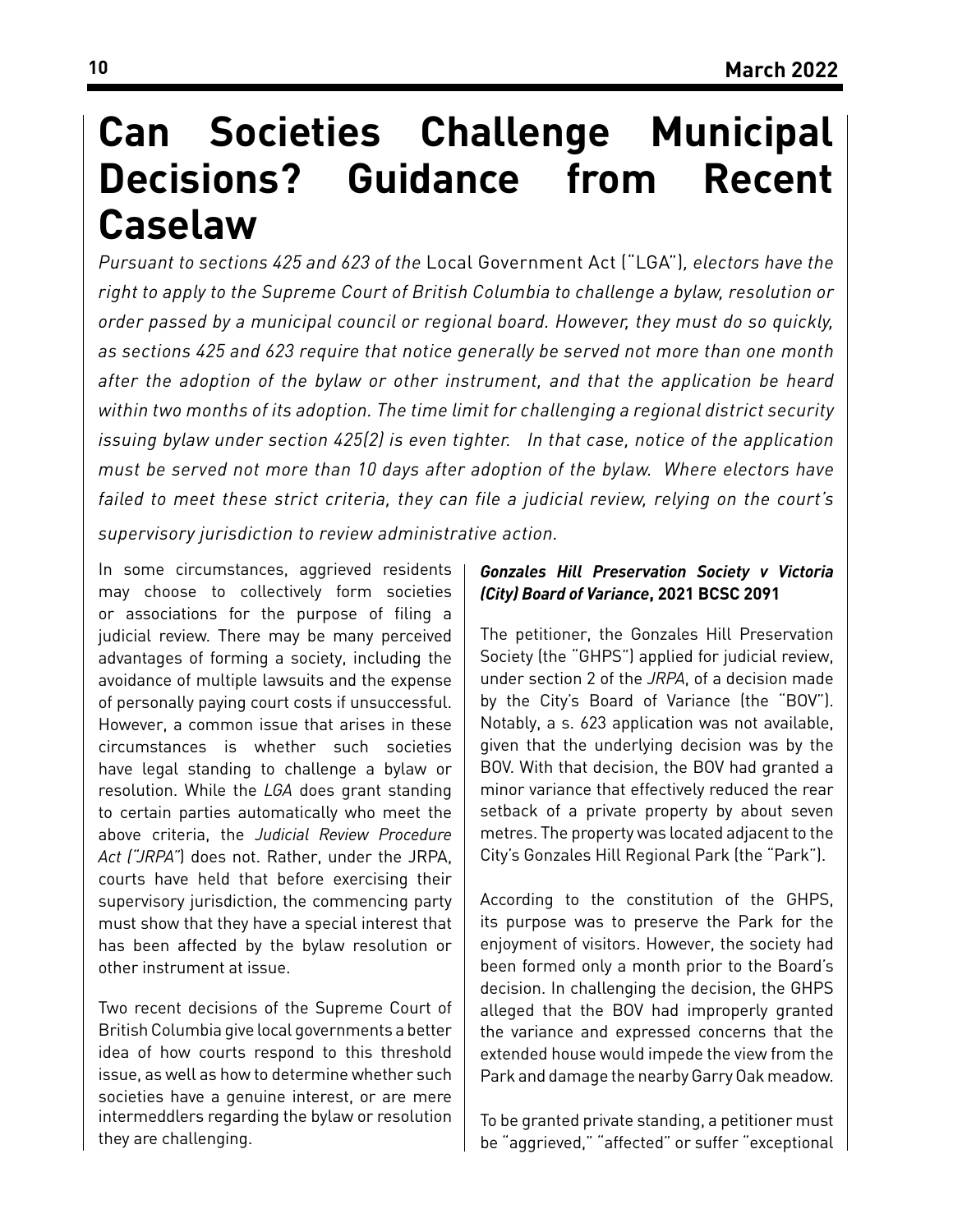### **YOUNG** ANDERSON **11**

prejudice" as a result of the impugned administrative decision. The petitioner must demonstrate that his or her private right has been infringed by the impugned administrative decision, or which may cause special damage extending beyond that suffered by the general public. Since there was nothing in the statute that granted the GHPS an automatic right of standing (i.e., nothing analogous to section 623 of the *LGA*), and the Society had failed to meet the test for private interest standing, the court found that the GHPS lacked standing to bring their petition for judicial review and dismissed the petition. The court's reasoning for its decision is interesting.

Firstly, the court found that the statutory regime under which the BOV operates—Part 14, Division 15 of the *LGA*, and the City's Board of Variance Bylaw No. 07-097—expressly limits the individuals who must be given notice of minor variances and who have a right to be heard. This, in turn, consequently limits the individuals who may challenge decisions of the BOV by way of judicial review to the persons to whom notice must be given under section 541 of the *LGA*. The legislative intent in this statutory regime was distinguished from the regimes at issue in the decisions of *Saanich Inlet Preservation Society v Cowichan Valley (Regional District)*  (1983), 44 BCLR 121 (CA) and Alberta Liquor *Store Association v Alberta (Gaming and Liquor Commission*), 2006 ABQB 904, where the broad language of the underlying legislation expressly gave "any person" the right to challenge the instrument in question.

Secondly, the court held that, as a society, the GHPS is a legal entity with a separate identity from its members. Consequently, there was no identity of interest between adjacent landowners and the petitioner. In other words, the GHPS was not sufficiently directly affected or aggrieved by the decision of the BOV and had not suffered any harm beyond that of the general public.

Lastly, on evaluating the purpose of the society, the court found that the GHPS had been created solely for the purpose of disputing the variance at issue. It said the following about that tactic:

The circumstances here suggest that the reason behind the incorporation of GHPS was simply to maximize the number of submissions that could be made to the board and to give the impression of widespread public opposition to the variance. This is not a tactic to be encouraged in relation to a minor variance and raises the status of GHPS to one of a 'busybody'.

The court's comprehensive reasoning for its decision provides useful guidance for local governments when faced with a challenge to decisions by the BOV. Additionally, while the above quote refers to the unique circumstances of the GHPS in this case, it also applies more widely toward any society that incorporates for the purpose of challenging a municipal bylaw or resolution.

#### *Force of Nature Society v City of Surrey,* **2021 BCSC 2511**

The petitioner society, the Force of Nature Society ("FNS"), along with two individual petitioners who were residents of Surrey, challenged a resolution of the Surrey City Council that authorized construction contracts for building a connector road (the "Resolution"). The connector road would encroach upon a number of land parcels that created the southern portion of Bear Creek Park, but would be built along an existing right of way. Invoking both section 623 of the *LGA*  and section 2 of the *JRPA*, the FNS alleged that these encroachments were inconsistent with use restrictions on the lands ("Use Breaches") and were breaches of charitable trusts applying to the lands ("Trust Breaches").

To determine the threshold issue of whether the FNS had standing, the court referenced the principle in *Gonzales Hill Preservation Society* that standing may be determined by the language of the underlying statute, performing an analysis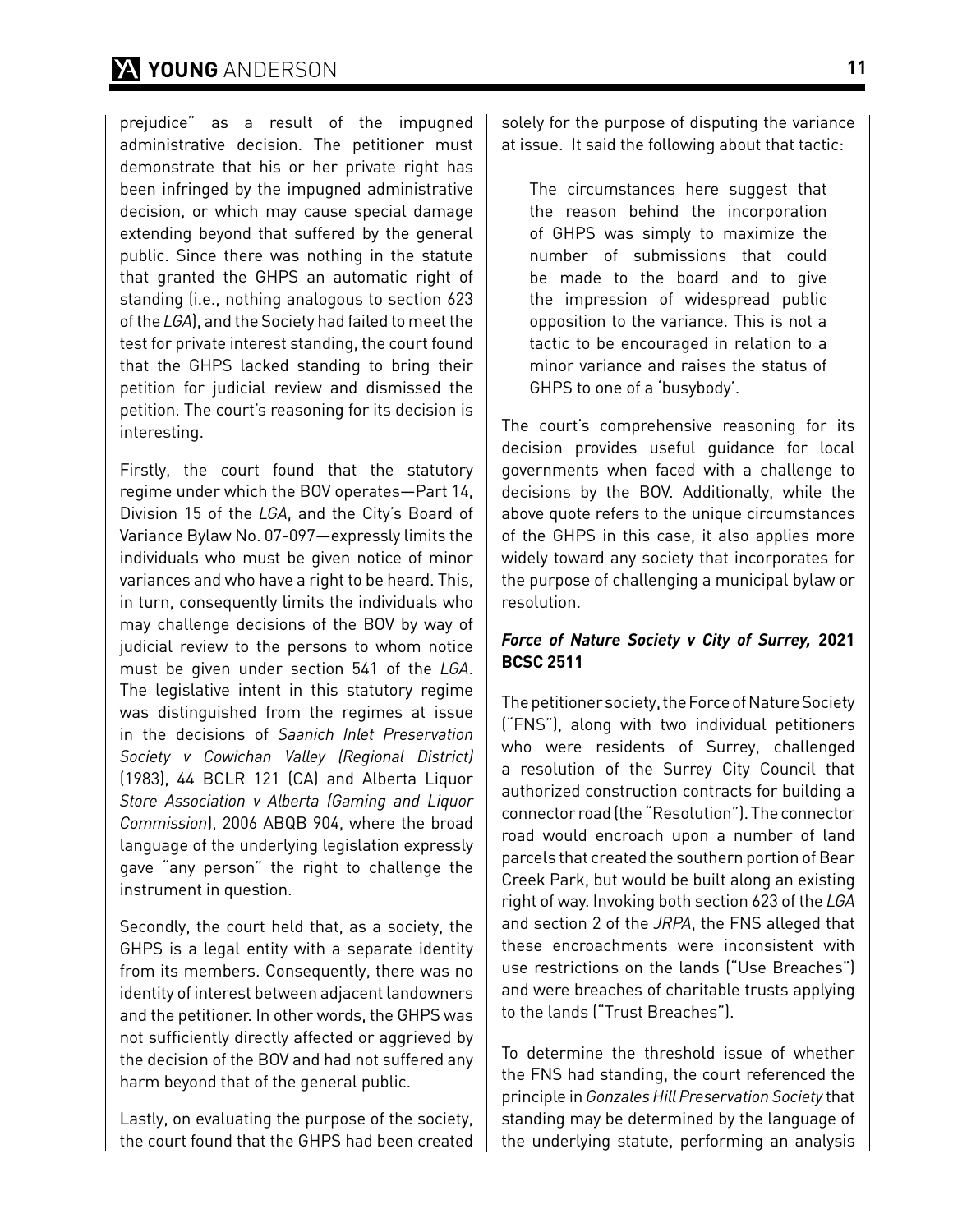of both the *LGA* and the *JRPA*. Applying the common law test for standing set out in *Gonzales Hill Preservation Society*, the court held that the FNS could neither show that the Resolution interfered with its private rights, nor prove that the harm it suffered extended beyond that suffered by any member of the general public. Therefore, the court found that the FNS lacked standing under the *JRPA*.

However, the court recognized that the restrictions on who may challenge a local government bylaw, resolution or other instrument by way of the *LGA* are different. In relation to section 623 of the *LGA*, which gives "an elector" or "any interested person" the right to challenge a bylaw, resolution or other instrument, the court found that the petitioners' standing to challenge the Resolution as "interested persons" was undisputed. The petitioners' claim proceeded under this statutory provision.

#### **Implications**

These decisions provide guidance for local governments that face a challenge to a bylaw or resolution by a society. They highlight the importance of reviewing the language of the statutory scheme at issue when assessing whether a person has standing to challenge the instrument at issue, given that the relevant statute may either narrow or broaden the rights of challenge otherwise available under the *JRPA*. Additionally, an analysis of the motivations and timing of a society's creation may be instructive. As the *Gonzales Hill Preservation Society* case demonstrates, this evaluation can assist in determining whether the society has a genuine interest in the decision or is acting merely as a "busybody" or "intermeddler" in local government decisions.

*Julia Tikhonova & Nick Falzon*



## *Land Owner Transparency Act*  **Requirements and Deadline for Pre-Existing Owners to File a Transparency report**

*The deadline for pre-existing owners of certain interests to file a transparency report with the Land Owner Transparency Registry is November 30, 2022. Local governments, corporations incorporated by a municipality under section 185 of the* Community Charter*, and corporations incorporated by a regional district under section 265 of the* Local Government Act *are exempt from the filing requirement. However, societies of which a local government may be a member and some other corporations related to a local government may be captured by the definition of a "reporting body" and, therefore, responsible for filing a transparency report by the prescribed deadline.*

**What is the Land Owner Transparency Registry?**

(the "LOTR") is created by the *Land Owner Transparency Act* (the "*LOTA*") and is a registry of beneficial interest holders in land in British Columbia. The LOTR is administered by the

The Land Owner Transparency Registry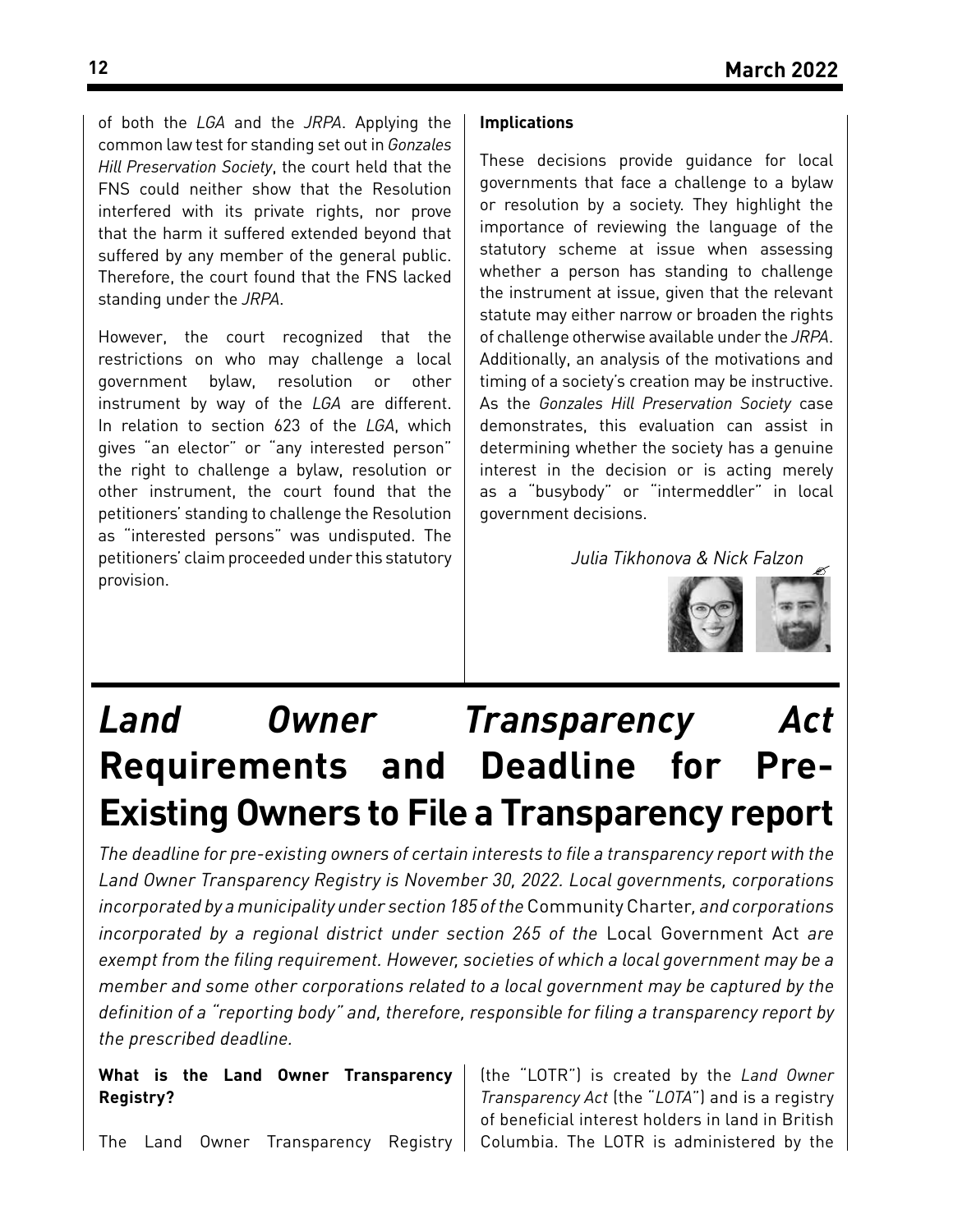Land Title and Survey Authority of British Columbia (the "LTSA"). It should be noted that the LOTR does not guarantee the information contained in it.

#### **Brief overview of the** *LOTA*

The *LOTA* is intended to enhance the transparency of the ownership of land in British Columbia, eliminate hidden ownership, and combat money laundering. The *LOTA* requires an owner who holds, directly or indirectly, beneficial interests in land in British Columbia to file a transparency declaration and if the owner is a reporting body, a transparency report with the LOTR. Only lawyers and notaries in British Columbia who have accounts with the LTSA are able to submit the transparency declaration and transparency report with the LOTR.

#### **When is an LOTR filing required?**

Under the *LOTA*, an LOTR filing is required if a new interest in land is registered, a reporting body has an interest in land acquired before November 30, 2020, an interest holder has changed, a registering owner becomes or ceases to be a reporting body, or a reporting body needs to complete or correct information in the transparency report.

#### **What is a transparency declaration?**

A transparency declaration sets out whether the transferee registering an interest in land is a reporting body and, if so, what kind of reporting body.

A transparency declaration is required unless the land being registered is part of the treaty lands of a Treaty First Nation, the land of a self-governing First Nation (Sechelt, Nisga'a, Maa-nulth, Tla'amin, or Tsawwassen) or land on a reserve. In this case, a Declaration of Exclusion under the *Land Owner Transparency Act* is required.

#### **What is a transparency report?**

A transparency report discloses information about a reporting body and each person who is the indirect owner of the interest in land (interest owner and settlor), information about the land, the individual certifying the report, and any additional information required in the regulations.

A transparency report is only required if the person who is or will be the registered owner of the land after the application has been filed is a reporting body.

#### **What is an interest in land?**

An interest in land is any of the following:

- (a) an estate in fee simple;
- (b) a life estate in land;
- (c) a right to occupy land under a lease that has a term of more than 10 years;
- (d) a right under an agreement for sale to occupy land, or require the transfer of an estate in fee simple; or
- (e) a prescribed estate, right or interest

#### **What is a reporting body?**

Under the *LOTA*, the term "reporting body" means:

- (a) a relevant corporation (including limited liability companies, incorporated associations and societies, but does not include a municipality or a corporation sole);
- (b) a trustee of a relevant trust (including express trusts, bare trusts, and prescribed trust); or
- (c) a partner of a relevant partnership (including general partnerships, limited partnerships, limited liability partnerships and professional partnerships).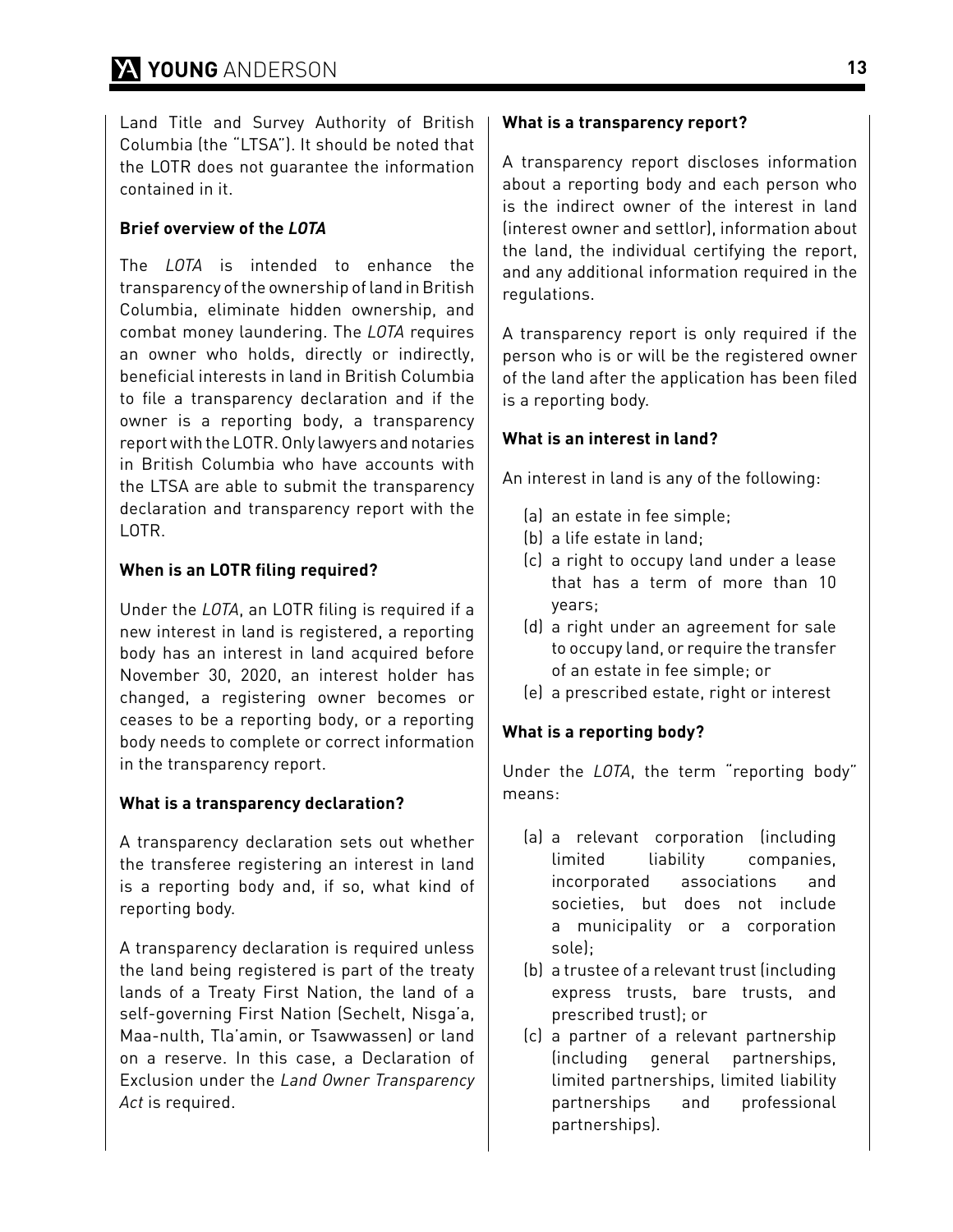The *LOTA* provides some exclusions to what constitutes a reporting body. For example, Schedule 1 of the *LOTA*, lists the following entities as not relevant corporations and, therefore, not reporting bodies:

- (a) a local public body within the meaning of the *FIPPA*;
- (b) a corporation incorporated by a municipality under section 185 of the *Community Charter*; and
- (c) a corporation incorporated by a regional district under section 265 of the *Local Government Act*.

#### **What is an interest holder?**

An interest holder is an individual who is a beneficial owner or other indirect owner of an interest in land. The *LOTA* and the Land Owner Transparency Regulation, BC Reg 250/2020, provide guidance as to who qualifies as an interest holder.

#### **Transparency report filing by existing owners**

If, as of November 30, 2020, a reporting body was a registered owner of an interest in land, the reporting body must, by November 30, 2022, file a transparency report with the LOTR. If a reporting body owns or leases more than one property, one transparency report may be used for all the properties.

The registered owner will have no obligation to file a transparency report if the registered title to the interest in land was transferred before November 30, 2022, or the registered owner otherwise ceases to be a reporting body before November 30, 2021.

#### **Penalties for non-compliance**

An owner who fails to file a transparency report or who provides false or misleading information in a transparency report may be subject to a fine of up to the greater of (a)

\$50,000 for a corporation or \$25,000 for an individual, and (b) 15% of the assessed value of the property to which the transparency report relates. The *LOTA* also sets out other offences which may attract a fine of up to \$100,000 for corporations or \$50,000 for individuals for non-compliance with the *LOTA*.

Local governments should seek legal advice in determining whether they are required to file a transparency report.

#### **Impact on Local Governments**

The *LOTA* provides a limited number of exclusions as to what constitutes a reporting body. Specifically, as discussed above, it excludes local governments and corporations incorporated by local governments under section 185 of the *Community Charter* or section 265 of the *Local Government Act*. The exclusions do not apply to societies and corporations that are not covered by section 185 of the *Community Charter* and section 265 of the *Local Government Act*. Therefore, if a local government is a member of such a society or is related to such a corporation, a local government may have to comply with the *LOTA*'s pre-existing owner's filing requirements. Again, local governments should seek legal advice in determining whether they are required to file a transparency report.

*Alexandra Greenberg & Kathleen Higgins*

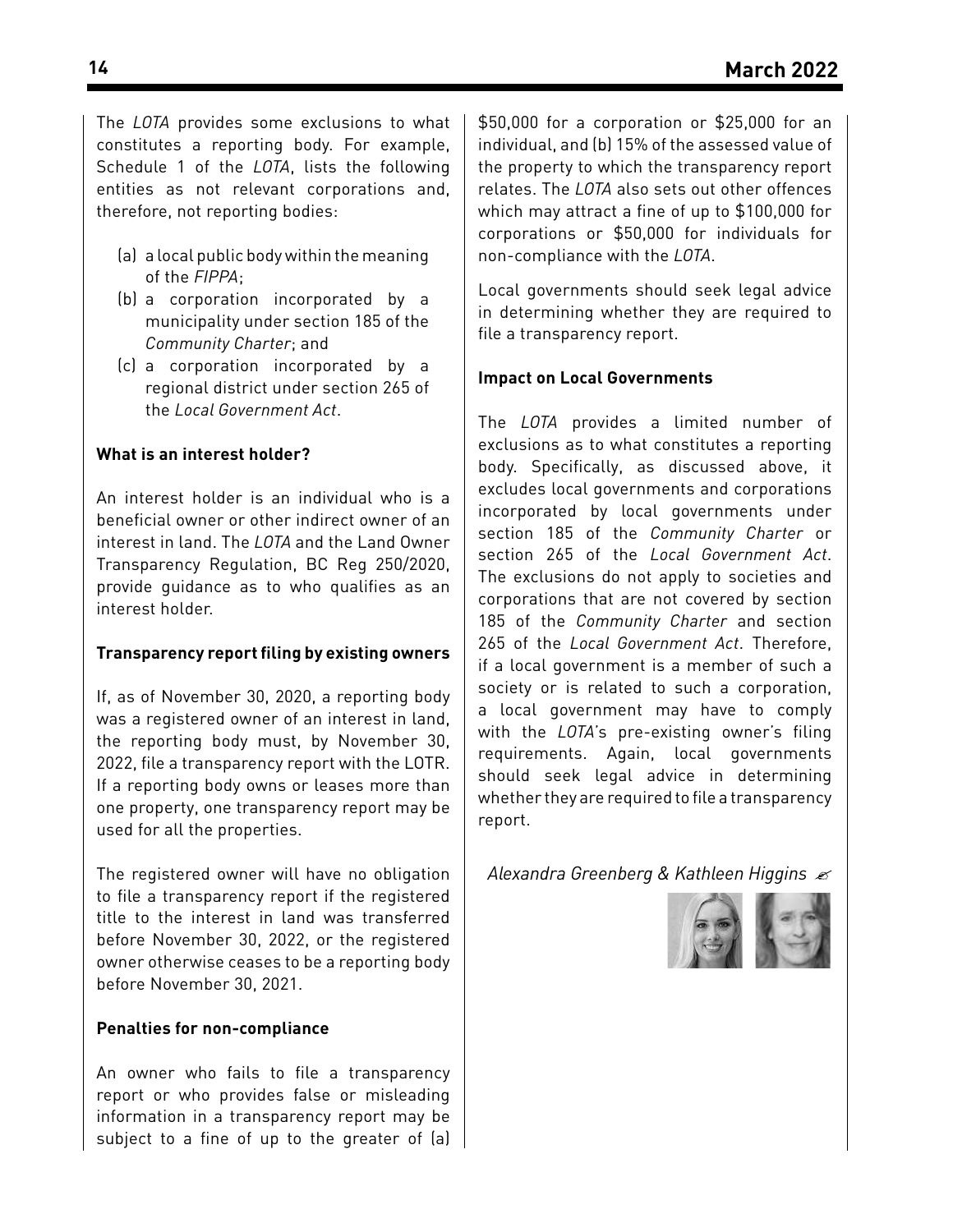# **Employment Required COVID-19 Testing: Who Must Pay?**

*In recent months, more and more employers have been implementing policies requiring their employees to be vaccinated against COVID-19 or to be tested regularly for COVID-19. A question to be considered when developing such policies is who should pay for the COVID-19 testing? An Ontario arbitrator has now confirmed that if an employer requires its employees to either be vaccinated or be tested, the employer must pay for the COVID-19 test kits, but that the employer can require its employees to perform the tests on their own time. The arbitrator also indicated that the employer could place unvaccinated employees who refused to participate in the testing program on an unpaid leave of absence, and that if it subsequently dismissed the employees for their continued refusal, the dismissals would likely be upheld at arbitration.*

Arbitrator John C. Murray considered these issues in his decision in *Ontario Power Generation and The Power Workers Union*, November 12, 2021, unreported, OPG-P-185. The employer had adopted a policy requiring its unvaccinated employees to complete two rapid antigen COVID-19 tests per week. The employer provided the employees with the test kits, and required them to complete the tests on their own time at home and submit the results. The employer also charged the employees \$25 per week to cover the costs of the test kits and the administration of the testing program. If employees did not want to have that amount deducted from their wages, they would be required to obtain their own test kits. The union argued that the employer should pay for the testing program, and that the tests should be performed during work time.

Arbitrator Murray noted the employer's obligation under the Ontario *Occupational Health & Safety Act* to take every reasonable precaution for the protection of a worker, and held that testing unvaccinated employees for COVID-19 was reasonable. In respect of the issue of who should bear the costs of the testing program, the Arbitrator held that as the employer requires the testing, it should pay the cost of the tests. However, Arbitrator Murray also held that the employees were to continue to perform the

tests at home on their own time. There were benefits to having employees complete the tests on their own time. The employer would know before the employee reported for work if they tested positive, and could bar the employee from entering the workplace. Arbitrator Murray also considered that having the employees test at home rather than the workplace was more efficient than having an employee test at work. Employees would take about 15 minutes to test at home, whereas if they tested at work, it would take them between 30 and 45 minutes to leave their post, take the test, and return. The Arbitrator was also concerned that compensating employees for their time in taking the tests at home could act as a disincentive for the employees to get vaccinated.

Another issue in the case was whether the employer could place an unvaccinated employee who refused to undergo COVID-19 testing on an unpaid leave of absence. The employer's policy also provided that if an employee did not agree to participate in the testing program within 6 weeks of being placed on an unpaid leave of absence, their employment would be terminated for cause. The union argued that the employer could not place an employee on an unpaid leave of absence pending termination. It relied on an article of the collective agreement stating that disciplinary penalties resulting in a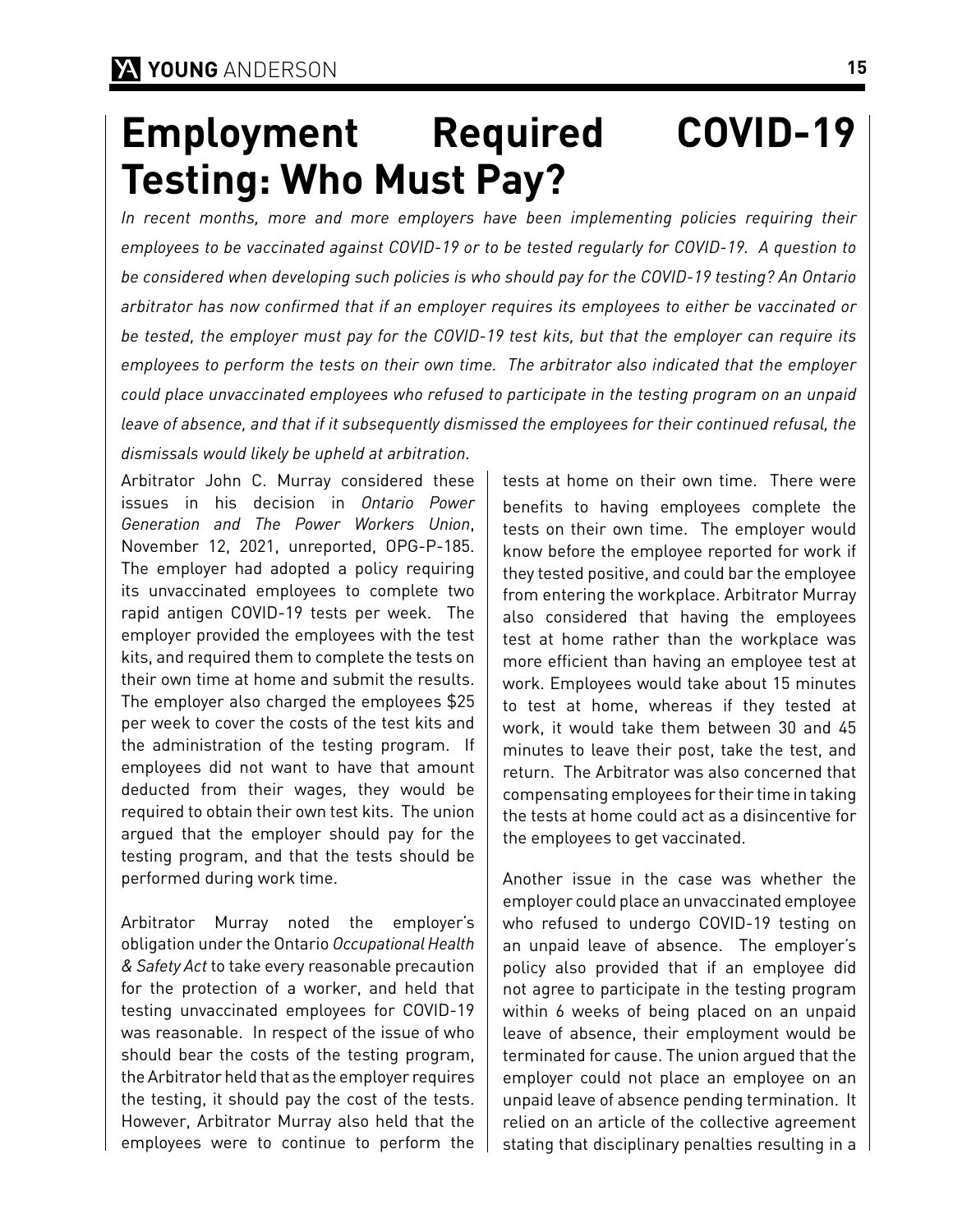suspension without pay could not be imposed until a final decision (agreement between union and management, or an arbitrator's judgment) had been reached.

Arbitrator Murray held that unvaccinated employees who refused the reasonable In British Columbia, Section 21 of the *Workers Compensation Act* requires an employer to ensure the health and safety of all of its employees, as well as any other workers present at its workplaces. At the time of writing this article, there have been no British Columbia arbitration decisions considering the reasonableness of an

alternative of regular rapid antigen COVID-19 testing could be sent home on unpaid leave pending completion of the discipline process. He considered such employees to be refusing to take the necessary and reasonable step of taking a minimally intrusive test that

*Arbitrator Murray held that unvaccinated employees who refused the reasonable alternative of regular rapid antigen COVID-19 testing could be sent home on unpaid leave pending completion of the discipline process.* 

would demonstrate that they were fit to work, and did not present an unnecessary risk to their coworkers during the global pandemic. The Arbitrator also noted that it was completely within the control of the employee to decide when to come back to work, by agreeing to participate in the testing program. Arbitrator Murray viewed the unpaid leave of absence for employees refusing to comply to be a sensible and necessary part of a reasonable voluntary vaccination and testing program. He held on a without precedent basis that the collective agreement provision relied upon by the union did not apply.

Arbitrator Murray also gave the preliminary view that in the context of the global pandemic, when the lives of fellow employees were at risk, the termination of unvaccinated employees who refuse to participate in reasonable testing was very likely to be upheld at arbitration. They were in effect refusing of their own choice to present as fit for work, and to reduce the potential risk they present to their fellow employees. They were making a decision to end their career with the employer.

employer's COVID-19 vaccination policies.

As discussed in Young, Anderson's November 19, 2021 client bulletin regarding two other Ontario decisions addressing the enforceability of mandatory COVID-19 vaccination policies, the assessment of the enforceability of

employer vaccination policies will be highly fact driven. Nevertheless, it is likely that British Columbia arbitrators will follow the lead of Arbitrator Murray and find in general that employer COVID-19 vaccination policies that contain a testing option are reasonable, given employers' obligations under the *Workers Compensation Act* for the health and safety of their employees. British Columbia arbitrators will also likely require employers to pay for the COVID-19 tests that they give their unvaccinated employees the option to take instead of becoming vaccinated. However, a British Columbia employer can likely require its employees to take the COVID-19 tests at home on their own time.

The law around COVID-19 vaccination policies will continue to evolve, so local government employers should seek legal advice before adopting a COVID-19 vaccination policy, or a vaccination and testing policy.

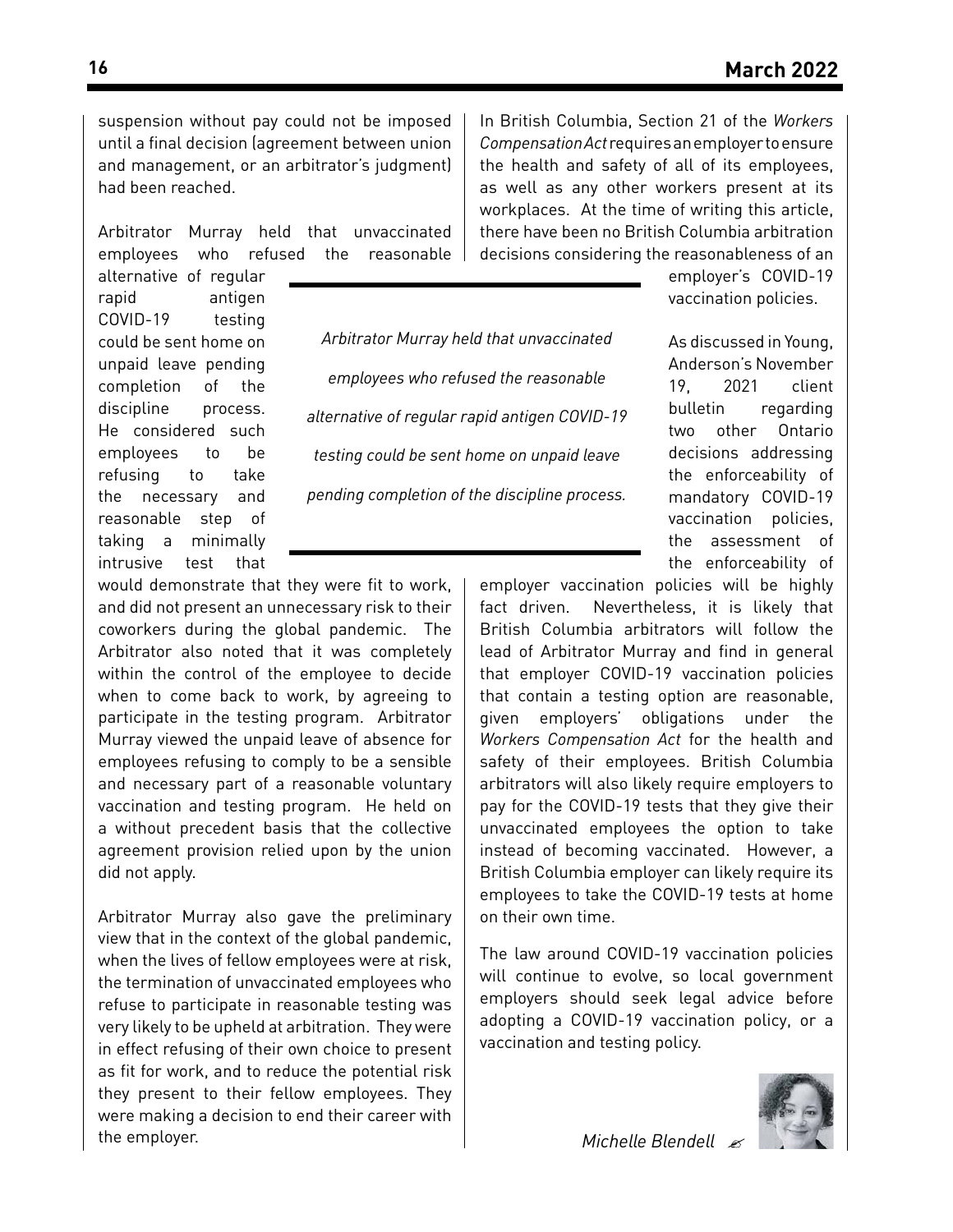### **The Flood Gates Are Open – Drainage Control**

*In the past year, British Columbians have seen and experienced significant weather events. The recent floods in the province illustrate the importance of having adequate drainage works in place. As these extreme weather events become more common with climate change, drainage systems may also need to be updated, and therefore, it is important for municipalities to be aware of and understand their powers in respect to drainage.*

While municipalities already have a suite of drainage control powers associated with providing drainage services, these municipallyowned and operated works are unlikely to be able to address all drainage issues that a community may face. Where private property is concerned, municipalities may consider section 70 of the *Community Charter* as another way to address drainage issues.

Section 70 of the *Community Charter* provides municipalities with the authority to enter onto property for the purpose of undertaking drainage works if a municipality believes it is in the public's interest that either (1) the drainage of surface water from outside the municipality into or through an area inside the municipality should be prevented, diverted, or improved, or (2) the drainage of or from an area in the municipality should be prevented, continued beyond the municipality, diverted, or improved. Section 70 can also provide for the coordinated construction of drainage works where multiple properties are involved.

Before a municipality may enter onto property to undertake proposed drainage works, section 70(2) of the *Community Charter* requires a municipality to serve notice of its intention on all land owners and any other local governments whose land may be affected by the proposed works, and provide those persons who consider themselves to be affected by the proposed works an opportunity to make representations to council. The *Community Charter* does not explicitly require that oral submissions be

available, and so, unless the circumstances truly call for it, an opportunity for the provision of written submissions should satisfy the statutory requirement.

After a municipality has provided notice and an opportunity to those affected to make representations, the municipality may enter onto property, including property outside the municipality, for the purposes of undertaking the proposed drainage works. It is worth noting here that by exercising this authority a municipality may be required by section 33 of the *Community Charter* to compensate a property owner for loss or damage caused by the exercise of this power. In theory, some types of loss or damage may be offset by the nature of the work being undertaken, given that the authority under section 70 is meant to address circumstances for which council considers there is a public interest, and therefore, a need for the work to be undertaken. If the works produce a benefit to the property owner, such as by addressing an issue they would otherwise need to correct, this could conceivably compensate the owner for the loss they have experienced. It is unlikely this offset would apply to property damage resulting from negligence on the municipality's part.

When a municipality exercises the authority to undertake drainage work under section 70 the work is then overseen, paid for, and completed by the municipality. This is in part what differentiates section 70 of the *Community Charter* from a remedial action requirement under section 74(1)(c). A similarity that both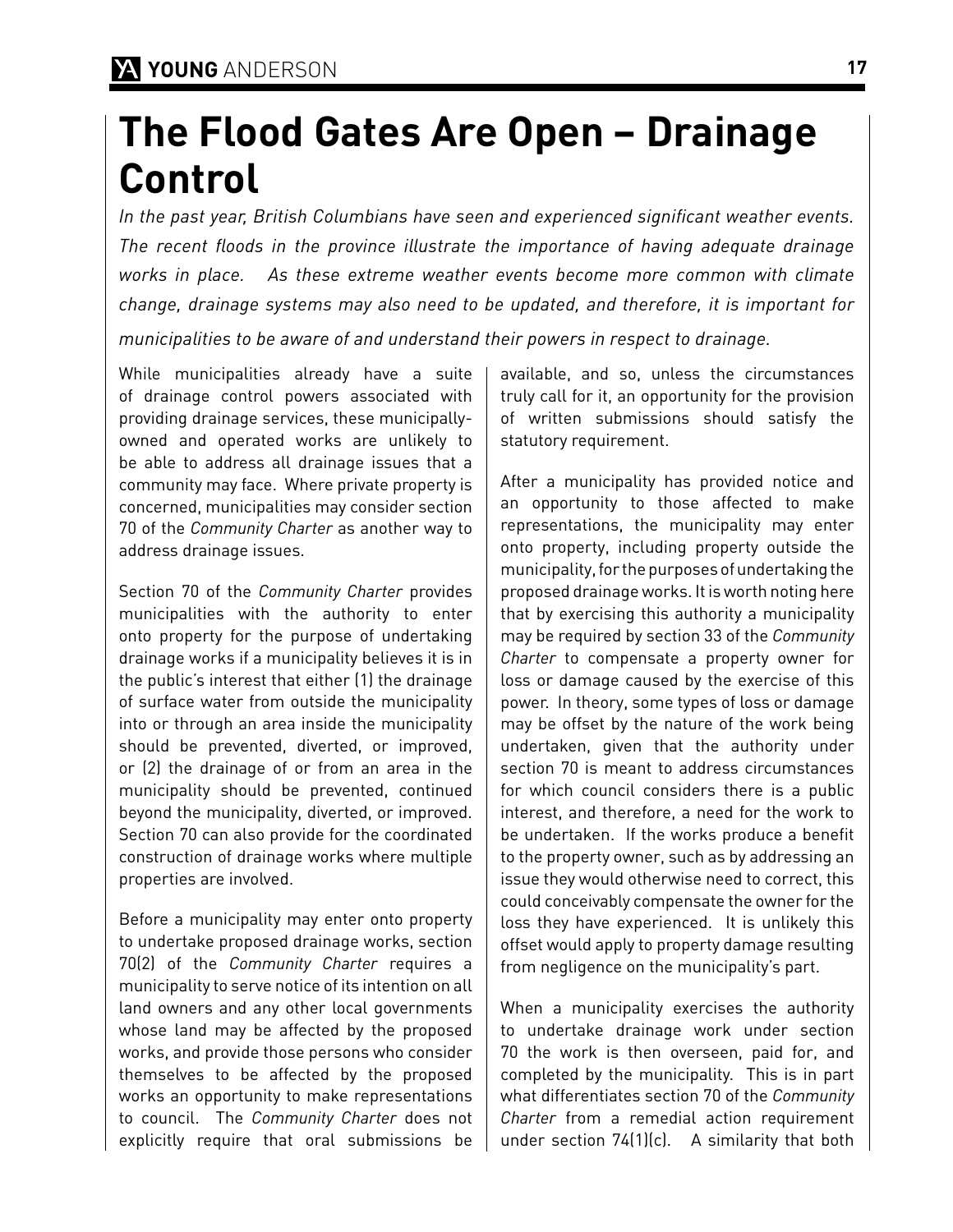sections have is that once the work is complete, the drainage works become the property of the owner of the land on which they rest. While that may be the intended outcome, it is worth reminding municipalities to consider ownership and maintenance in respect of drainage works. If the circumstances call for it, a municipality may wish to consider a legal agreement with the property owner outlining various rights and responsibilities. This could take many forms and the best choice will be dependent on the relationship between the parties and the desired outcome.

While drainage is a complicated issue, it is important for municipalities to have sufficient systems in place to adequately address it. The best approach for addressing any particular drainage concern will depend on the circumstances surrounding it, and legal counsel is available to examine the options and assist municipalities in choosing which route to take. The earlier that legal counsel is involved, the earlier counsel can help assess and strategize how to best resolve the legal side of drainage issues.

*Sarah Strukoff & Timothy Luk*



### **Enforcement of the** *Architects Act*

*In* The Architectural Institute of British Columbia v Langford (City)*, the Architectural Institute of British Columbia (the "AIBC") sought a declaration that the issuance of a building permit was unreasonable as the building had been designed by a non-architect in contravention* 

#### *of the* Architects Act*.*

In the proceedings, the City took the position that the *Community Charter* and the City's Building Bylaw did not require the City to enforce the *Architects Act* through the denial of a building permit for a building that was designed by a non-architect in contravention of the Act. The City argued that the *Community Charter* and the Building Bylaw gave the City a discretion in the issuance of building permits and that the City's exercise of that discretion could not be interfered with by the court as it was reasonable.

The Court of Appeal confirmed the lower court's declaration that the City's issuance of the building permit was unreasonable. In dismissing the City's appeal, the Court stated:

[64] In my view, the provisions of the Building Bylaw are of limited, if any, assistance in determining whether the safety standard set out in the *Architects*  *Act* constrains the discretion conferred on building inspectors to approve plans. This appeal does not turn on an interpretation of the Bylaw.

…

[68] What is left is a relatively straightforward question: is the mandatory safety standard set out in the *Architects Act* a statutory constraint on the exercise of the building inspectors' discretion, irrespective of the terms of the Bylaw or the interpretation of those terms? The City says that the answer is "No" for a number of reasons.

…

[69] I cannot agree that these submissions provide a reasonable basis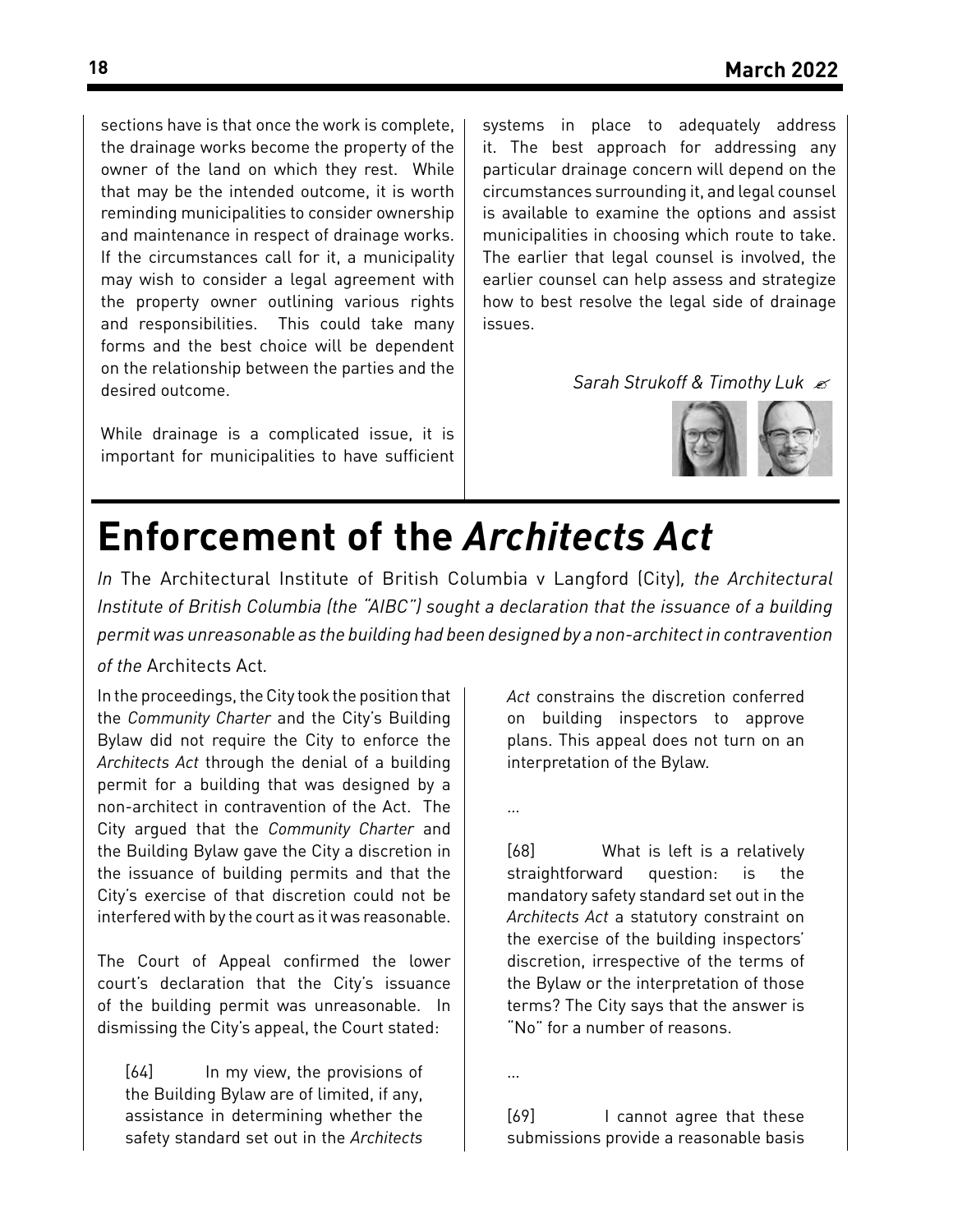for concluding that the requirements of the *Architects Act* can simply be ignored by building inspectors exercising their discretion. ….

The Court of Appeal's decision raises two significant concerns for local governments as it relates the *Architects Act*.

First, the Court's statement that "the provisions of the Building Bylaw are of limited, if any, assistance in determining whether the safety standard set out in the *Architects Act* constrains the discretion conferred on building inspectors" clearly indicates that the Court views it to be part of the role of local government building inspectors to ensure compliance with the Act when issuing building permits, regardless of the language of the building bylaw being administered by them.

Second, the Court's reference to the *Architects Act* as setting out a "safety standard" raises the potential risk of liability to local governments where their building inspectors issue building permits without appropriate regard to compliance with the Act.

In light of the Court's decision, local governments should consider amendments to their building bylaws addressing compliance with the *Architects Act* as part of the permit application process. Regardless of whether those amendments are made, building

inspectors should incorporate consideration of compliance with the Act in their checklist for issuance of building permits.

Since the Court's decision, the AIBC has written to at least one local government raising concerns that the local government issued a form and character development permit on the basis of design drawings that were prepared by a non-architect. While the AIBC had expressed similar concerns to other local governments before the Court's decision, the AIBC never pressed that issue. With the Court's decision, the AIBC seems to be emboldened in its assertion that the issuance of a development permit on the basis of a design by a nonarchitect is contrary to the *Architects Act*. It remains to be seen whether the AIBC will seek to press this issue before the courts. If it does, we would expect that the argument before the courts will be around whether the "mandatory safety standard set out in the *Architects Act*" is a relevant consideration to the issuance of a form and character development permit, which, unlike the issuance of a building permit, is not directed at health and safety matters.

*Sukh Manhas*

# **Miscellaneous Statutes: Did You Know?**

*Did you know that the Minister under the* Railway Act *may, upon the application of a municipality pursuant to section 138, order that the tracks of two railways that intersect or run through the municipality be connected in a manner that permits the safe and convenient* 

*transfer of engines, cars and trains between the* 

*tracks and that the connection be maintained?*